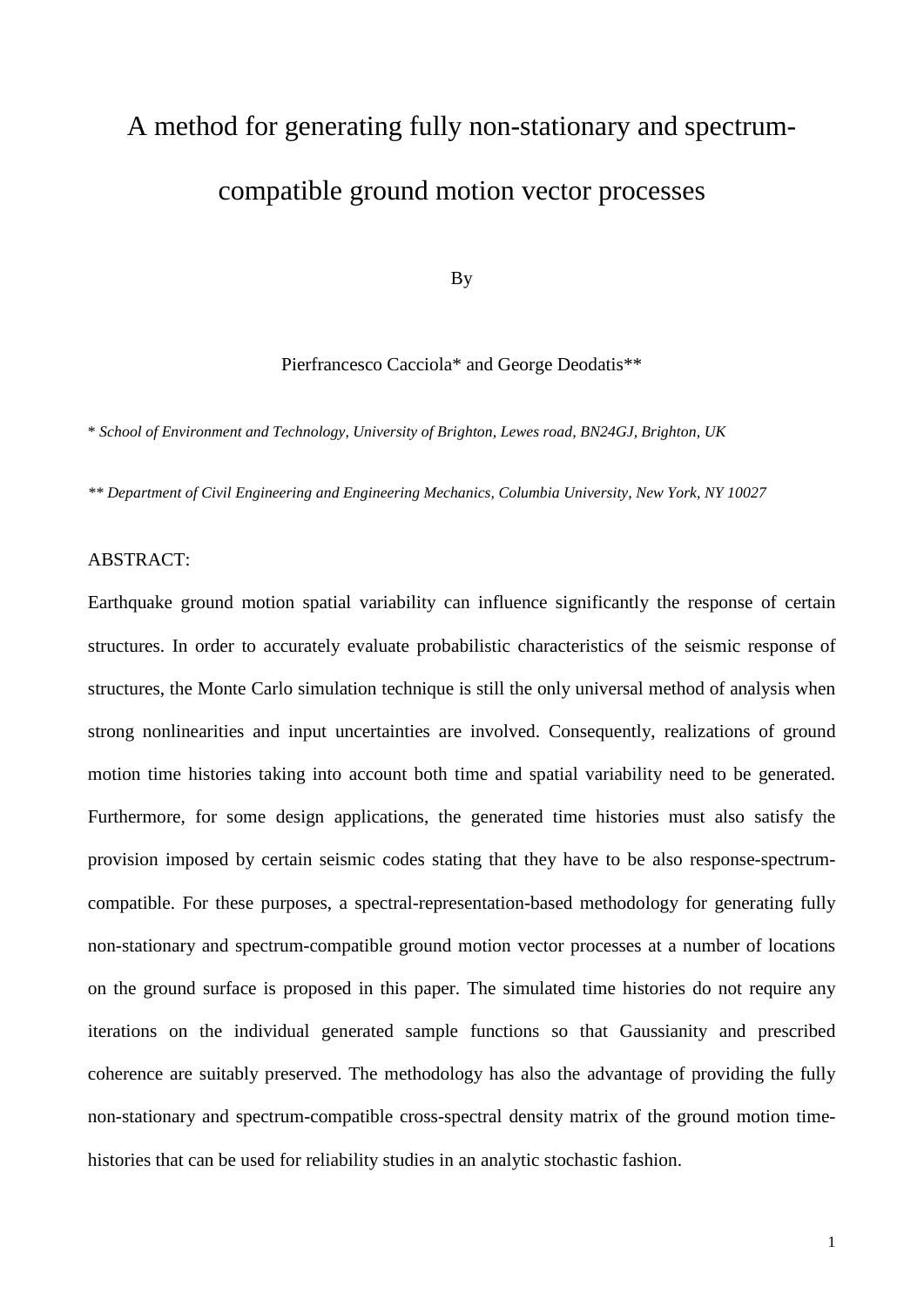Keywords: Ground motion simulation, vector process, non-stationarity, time-variability, spatial variability, spectrum-compatible, code provisions.

### 1 INTRODUCTION

Ground motion arising from seismic waves is a phenomenon that by its nature varies with time and in space. Commonly, in earthquake engineering practice, the attention is focused on the time variability component and its effects on the structural response. On the other hand, it is well known that the spatial variability of earthquake ground motion can influence significantly the response of structures, especially if they are long and/or rigid. In this context, a number of contributions has been devoted to the study of the effects of spatial variability on various structures including buildings [1-4], bridges [5-8], arcs [9,10], dams [11], rigid foundations [12,13], pipelines [14,15], transmission lines [16], and nuclear power plants [17]. Readers could also refer to the monograph by Zerva [18] for an overview of the engineering applications in which ground motion spatial variability has been taken into account. The phenomenon of ground motion spatial variability is affected by several factors, i.e. source patterns, path, site effects, etc., that generally cannot be described in a deterministic fashion. Consequently, only a probabilistic approach can provide a rigorous representation of the spatial variability of earthquake ground motion. As a consequence, the computation of structural response is a challenging task for which both ground motion time and spatial variability have to be taken into account. Different strategies have been proposed in the last 2-3 decades for predicting the pertinent structural response. Response spectrum based techniques [19-21] are certainly the simplest ones. These methods are very attractive for design purposes due to their simplicity, but can become inaccurate, especially in the case of nonlinearly behaving structures. Analytical approaches [22,23] based on random vibration theory have captured the attention of researchers and practitioners due to their rigorous mathematical basis and their efficiency in the case of linear/linearized structures. However, such analytical approaches are not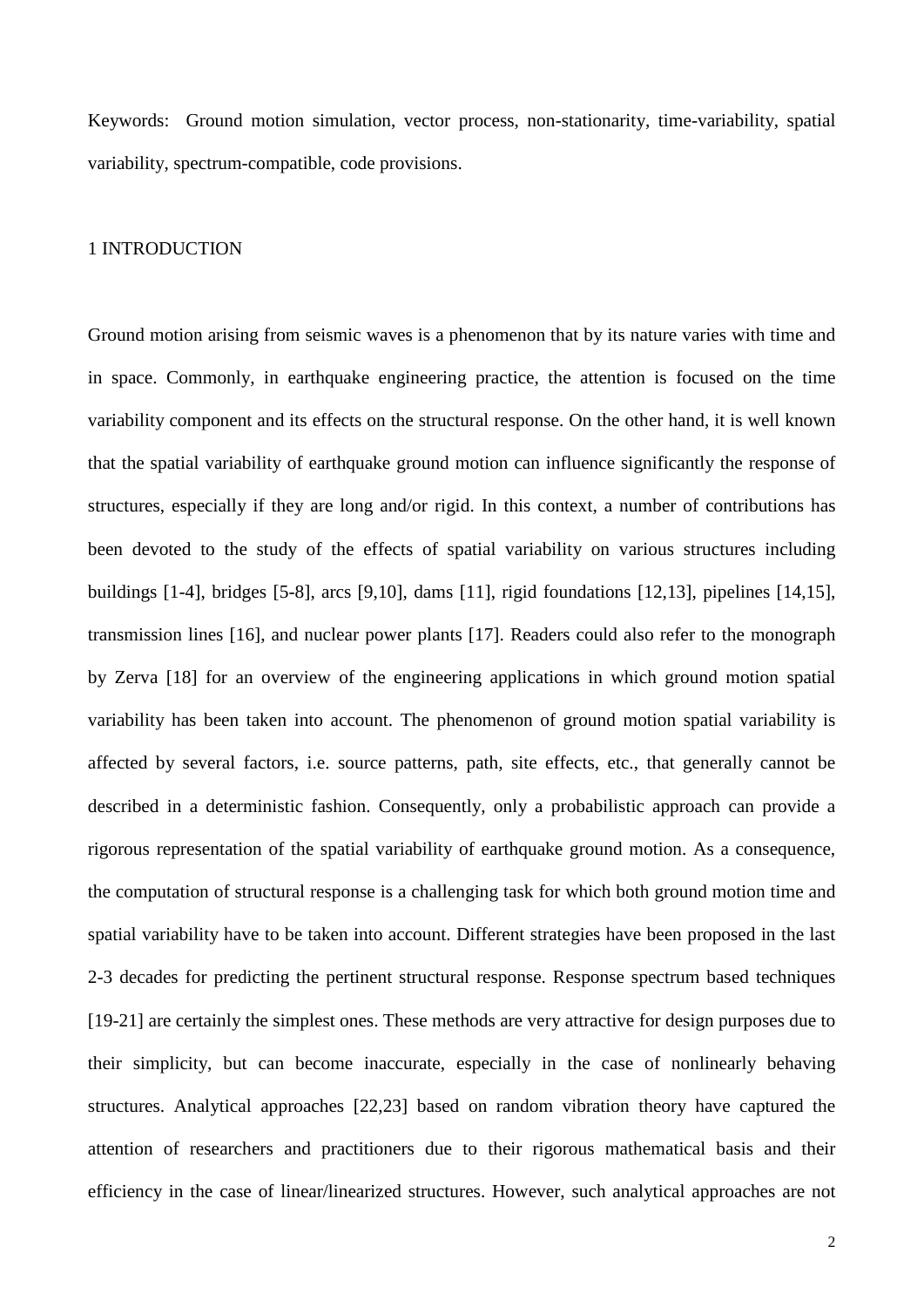commonly used in practice and possess the limitation to be difficult to apply in the presence of strong nonlinearities. To date, Monte Carlo simulation techniques still remain the only universal method of analysis when strong nonlinearities as well as input uncertainties are involved. In this regard, the accurate simulation of ground motion time histories is the first step in the analysis of the effects of both time and spatial variability of earthquake ground motion. To accomplish this objective, various simulation techniques have been proposed for generating ground motion time histories taking into account spatial variability [24-36]. Readers could refer to the monograph by Zerva [18] for an in-depth discussion of the state of the art along with the challenges involved in modelling the spatial variability of earthquake ground motion. Spectral-representation-based simulation techniques [27,28,37,38] are among the most widely-used today for this purpose. Accordingly, earthquake ground motion is modelled as a Gaussian, non-stationary, multi-variate vector process, fully defined by its evolutionary cross-spectral density matrix. Spatial variability can be described by the off-diagonal elements of this matrix through coherence functions and apparent velocity of wave propagation.

Interestingly, various international seismic codes allow the use of simulated ground motion timehistories for the seismic design of structures. For this purpose, the simulated time-histories have to be spectrum-compatible, i.e. the average response spectrum computed using simulated time histories has to match the target response spectrum provided by the code over a fixed frequency range and with a code-specified tolerance. This means that the simulated ground motion time histories have to be non-stationary in time, spatially variable in space, and spectrum-compatible. The number of contributions devoted to the simulation of spectrum-compatible, uni-variate, ground motions time histories is significant. However, relatively few contributions have considered the case of multi-variate (vector) processes accounting for spatial variability. Hao et al. [39] proposed a method that adjusts independently simulated quasi-stationary time histories in order to make them compatible with the prescribed response spectrum. This adjustment is performed by Fourier transforming each time history to the frequency domain, multiplying its frequency domain Fourier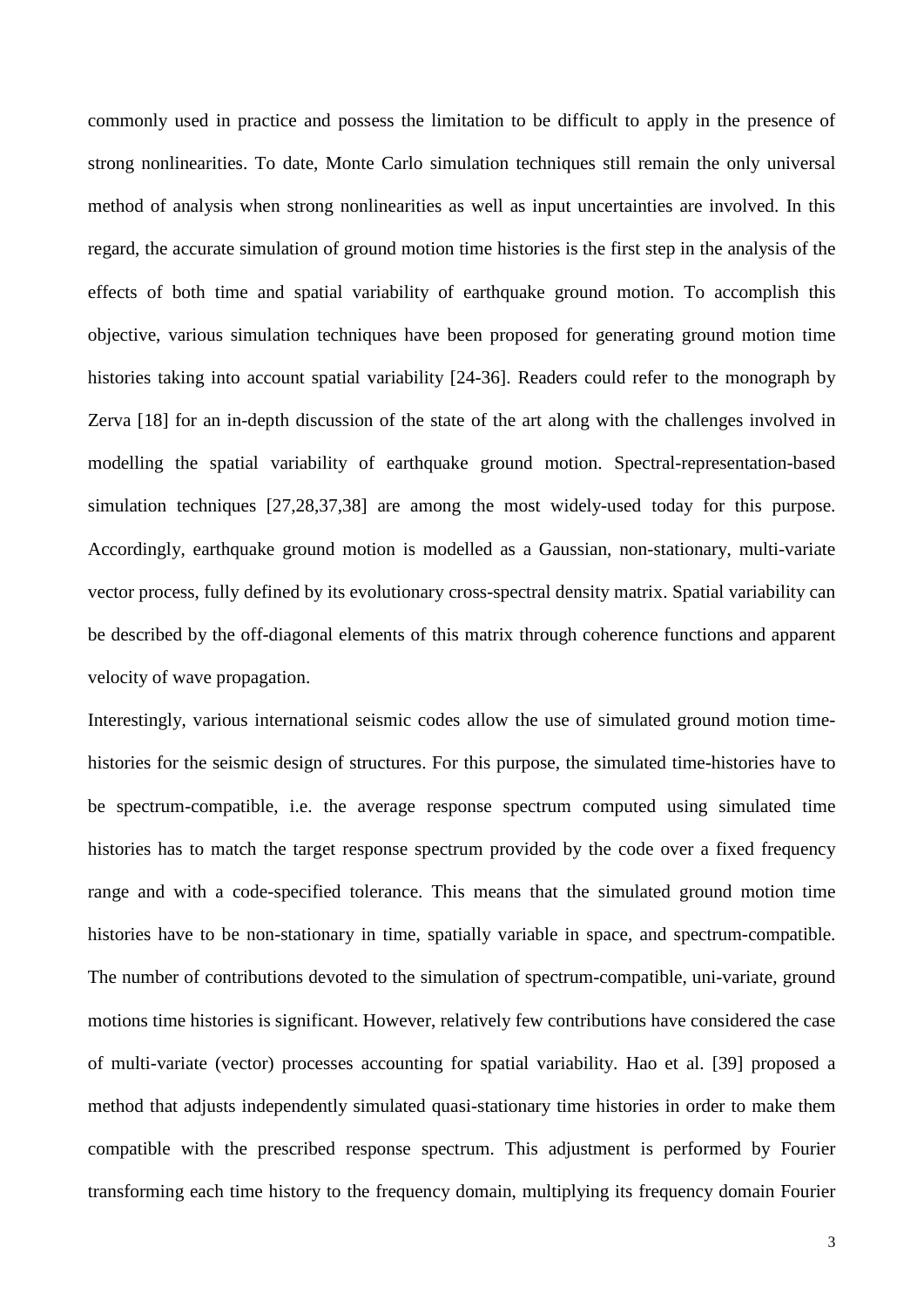transform by the ratio of the prescribed response spectrum over the computed response spectrum of the non-stationary time history, and then inverse transforming the product back to the time domain. Deodatis [38] proposed a methodology for generating quasi-stationary spectrum-compatible ground motion vector processes starting from the generation of ergodic, stationary time histories that are compatible with a coherence function and a velocity of wave propagation but not with the prescribed response spectrum. After modulating the generated time histories, the matching of the response spectra is achieved by the successive upgrading of the power spectral density functions of the components of the vector process.

It is well known that the dynamic response of nonlinear structures is highly influenced by the nonstationary behaviour of the input [40-42]. Consequently, for a more reliable representation of the seismic structural response, both the amplitude and frequency variation of ground motion time histories have to be accounted for. This can be achieved using the concept of evolutionary power spectra [43]. According to evolutionary power spectrum theory, in such a case involving so-called amplitude and frequency modulation, the elements of the cross-spectral density matrix have to be non-separable functions of both frequency and time. Recently, Sarkar and Gupta [44] proposed an iterative methodology for generating fully non-stationary spectrum-compatible vector processes using a wavelet-based approach (it should be noted that "fully non-stationary" stands for a nonstationary process with amplitude and frequency variation in time, while "quasi-stationary" stands for a non-stationary process with only amplitude variation in time). The method assumes that a suitable accelerogram conforming to the local source and site condition is available. Furthermore, the accelerogram is modified so as to be spectrum-compatible to a design response spectrum, assumed the same for each free-field location.

In this paper, a novel methodology for generating fully non-stationary, spectrum-compatible, ground motion vector processes is proposed. The methodology considers that the ground motion vector process is modelled as the superposition of two contributions: the first one is a known fully non-stationary component modelled as a non-separable *m*-variate non-stationary stochastic process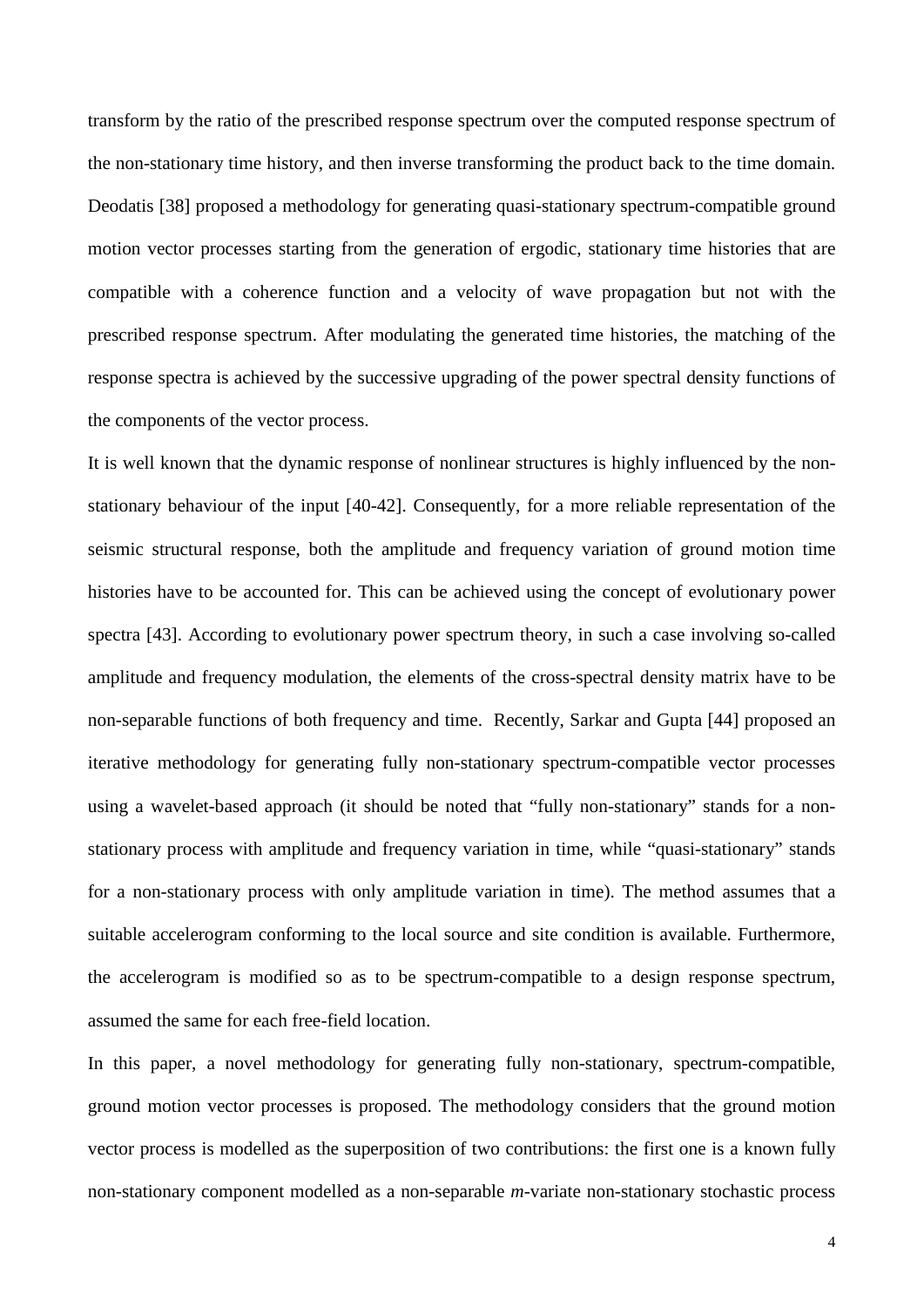representative of local geological and seismological conditions. The second one is a corrective term modeled by an *m*-variate quasi-stationary non-stationary process. The cross-spectral density matrix of the corrective term is determined extending the procedure proposed by Cacciola [45] for scalar processes to the case of vector processes. After determining the evolutionary cross-spectral density matrix of the vector process resulting from the aforementioned superposition, ground motion sample functions at different locations compatible with prescribed response spectra and preserving a given coherence function are generated using the procedure proposed by Deodatis [38]. It has to be emphasized that the simulated time histories do not require any iterations for matching the prescribed response spectra.

### 2 *m*-VARIATE NON-STATIONARY STOCHASTIC GROUND MOTION PROCESSES

Following the spectral-representation methodology (e.g. Shinozuka and Deodatis [27]), consider the 1D-*m*V (one-dimensional, *m*-variate) non-stationary ground motion stochastic vector process, whose components  $f_j^0(t)$ ,  $(j = 1,..., m)$  have zero mean:

$$
E\left[f_j^0(t)\right] = 0,\qquad (j = 1,\dots,m) \tag{1}
$$

cross-correlation matrix given by:

$$
\mathbf{R}_{f}^{0}(t,t+\tau) = \begin{bmatrix} R_{11}^{0}(t,t+\tau) & R_{12}^{0}(t,t+\tau) & \cdots & R_{1m}^{0}(t,t+\tau) \\ R_{21}^{0}(t,t+\tau) & R_{22}^{0}(t,t+\tau) & \cdots & R_{2m}^{0}(t,t+\tau) \\ \vdots & \vdots & \ddots & \vdots \\ R_{m1}^{0}(t,t+\tau) & R_{m2}^{0}(t,t+\tau) & \cdots & R_{mm}^{0}(t,t+\tau) \end{bmatrix},
$$
\n(2)

and corresponding cross-spectral density matrix with evolutionary power spectrum given by [43]: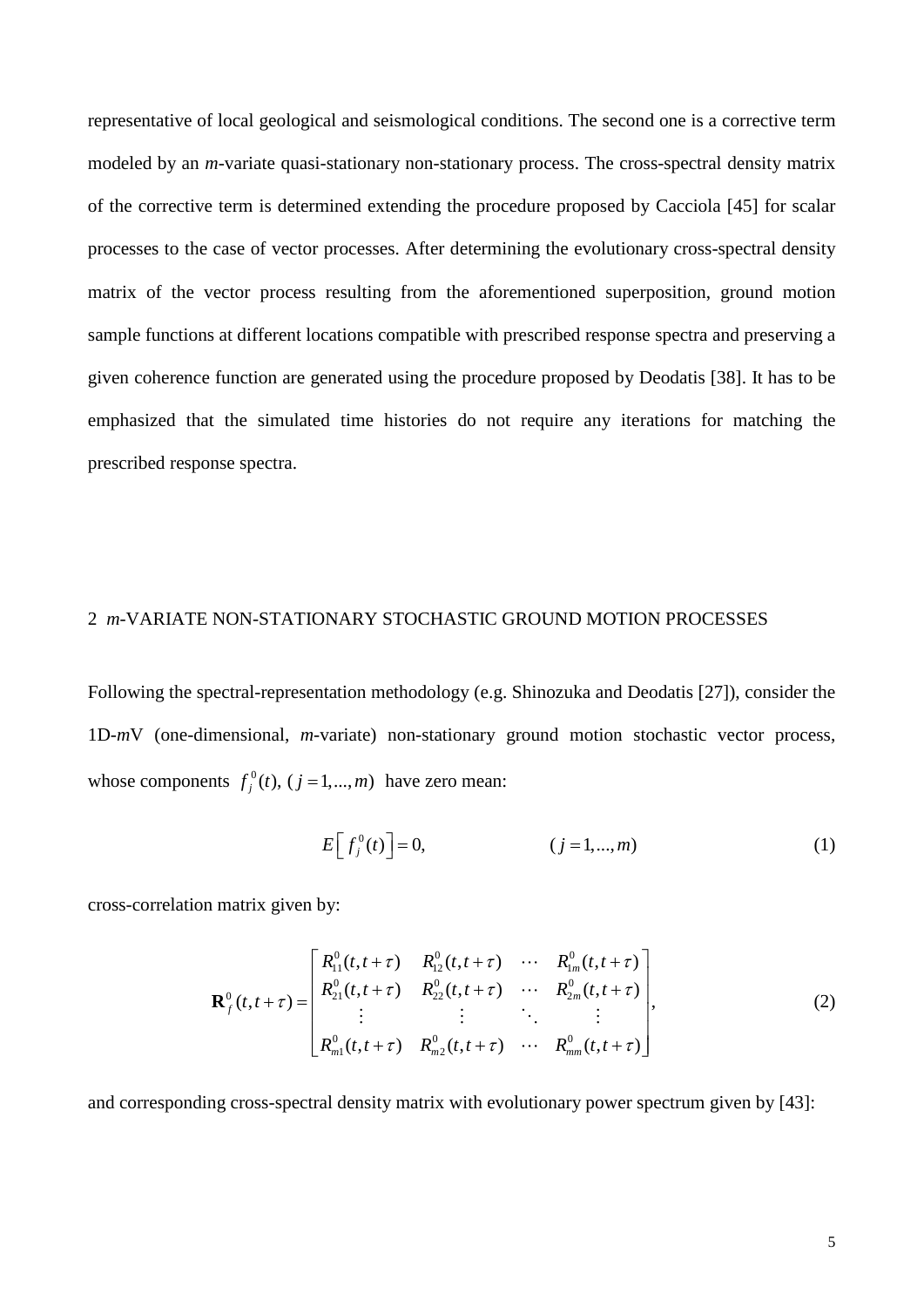$$
\mathbf{S}_{f}^{0}(\omega,t) = \begin{bmatrix} S_{11}^{0}(\omega,t) & S_{12}^{0}(\omega,t) & \cdots & S_{1m}^{0}(\omega,t) \\ S_{21}^{0}(\omega,t) & S_{22}^{0}(\omega,t) & \cdots & S_{2m}^{0}(\omega,t) \\ \vdots & \vdots & \ddots & \vdots \\ S_{m1}^{0}(\omega,t) & S_{m2}^{0}(\omega,t) & \cdots & S_{mm}^{0}(\omega,t) \end{bmatrix}
$$
(3)

Due to the non-stationarity of the vector process, the cross-correlation matrix is a function of both time *t* and time lag  $\tau$ , while the cross-spectral density matrix is a function of both frequency  $\omega$ and time *t* . It has to be emphasized that under the hypothesis of fully non-stationary processes (non-stationary processes with amplitude and frequency modulation), the cross-spectral density matrix is a non-separable function of frequency  $\omega$  and time  $t$ . Specifically for the case of earthquake ground motion, the elements of the cross-spectral density matrix with evolutionary power can be expressed in the following special form:

$$
S_{ji}^{0}(\omega, t) = |A_{j}(\omega, t)|^{2} S_{j}(\omega), \qquad j = 1, 2, ..., m
$$
  
\n
$$
S_{jk}^{0}(\omega, t) = A_{j}(\omega, t) A_{k}(\omega, t) \sqrt{S_{j}(\omega) S_{k}(\omega)} \Gamma_{jk}(\omega), \qquad j, k = 1, 2, ..., m; \quad j \neq k
$$
\n(4)

where  $A_j(\omega, t)$  and  $S_j(\omega)$  ( $j = 1, 2, ..., m$ ) are the (non-separable) modulating function and the (stationary) power spectral density function of component  $f_j^0(t)$ ,  $(j = 1, 2, ..., m)$ , respectively, and  $\Gamma_{jk}(\omega)$ ,  $(j, k = 1, 2, ..., m; j \neq k)$  is the complex coherence function between  $f_j^0(t)$  and  $f_k^0(t)$ . The cross spectral density matrix  $S_f^0(\omega, t)$  is Hermitian and satisfies the following properties (e.g. Deodatis [38] ):

$$
S_{jj}^{0}(\omega, t) = S_{jj}^{0}(-\omega, t), \qquad j = 1, 2, ..., m \quad \forall t
$$
 (5)

with the off-diagonal elements being generally complex functions of  $\omega$  satisfying:

$$
S_{jk}^{0}(\omega, t) = S_{jk}^{0*}(-\omega, t), \qquad j, k = 1, 2, ..., m; j \neq k; \forall t
$$
 (6)

and

$$
S_{jk}^{0}(\omega, t) = S_{kj}^{0*}(\omega, t), \qquad j, k = 1, 2, ..., m; j \neq k; \forall t
$$
 (7)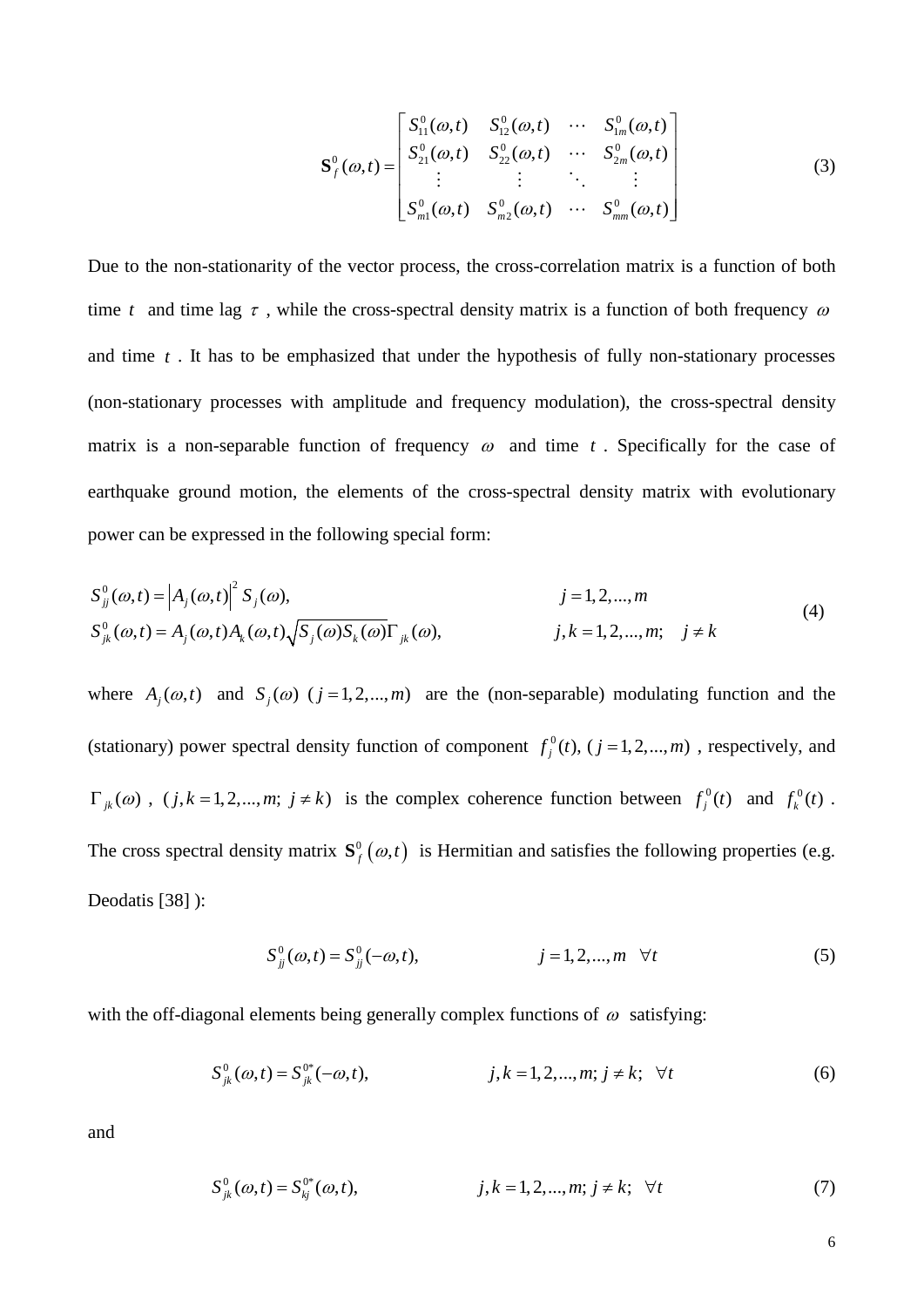where the asterisk denotes the complex conjugate. Moreover, the elements of the cross-correlation matrix are related to the corresponding elements of the cross-spectral density matrix through the following transformations:

$$
R_{jj}^{0}(t,t+\tau) = \int_{-\infty}^{\infty} A_j(\omega,t)A_j(\omega,t+\tau)S_j(\omega)e^{i\omega\tau}d\omega; \quad j=1,2,...,m
$$
\n(8)

$$
R_{jk}^{0}(t,t+\tau) = \int_{-\infty}^{\infty} A_j(\omega,t) A_k(\omega,t+\tau) \sqrt{S_j(\omega) S_k(\omega)} \Gamma_{jk}(\omega) e^{i\omega \tau} d\omega; \quad j,k = 1,2,...,m; \quad j \neq k
$$
 (9)

For the special case of uniformly modulated nonstationary stochastic vector process, the modulating functions  $A_i(\omega, t)$   $(j = 1, 2, ..., m)$  are independent of the frequency  $\omega$ , that is:

$$
A_j(\omega, t) = A_j(t), \qquad j = 1, 2, ..., m \tag{10}
$$

In this special case, equations (8) and (9) reduce to:

$$
R_{jj}^{0}(t, t + \tau) = A_{j}(t)A_{j}(t + \tau) \int_{-\infty}^{\infty} S_{j}(\omega)e^{i\omega \tau} d\omega; \quad j = 1, 2, ..., m
$$
\n(11)

$$
R_{jk}^{0}(t,t+\tau) = A_j(t)A_k(t+\tau)\int_{-\infty}^{\infty}\sqrt{S_j(\omega)S_k(\omega)}\Gamma_{jk}(\omega)e^{i\omega\tau}d\omega; \quad j,k = 1,2,...,m; \quad j \neq k
$$
 (12)

# 3. SIMULATION FORMULA FOR *m*-VARIATE NON-STATIONARY STOCHASTIC PROCESSES

According to the algorithm in [38], in order to simulate the 1D-*m*V non-stationary ground motion vector process,  $f^0(t)$ , the evolutionary cross-spectral density matrix  $S_f^0(\omega, t)$  is first decomposed at every time instant *t* using Cholesky's method into the following product:

$$
\mathbf{S}_f^0(\omega, t) = \mathbf{H}(\omega, t) \mathbf{H}^{T^*}(\omega, t)
$$
\n(13)

where  $\mathbf{H}(\omega,t)$  is a lower triangular matrix and the superscript *T* denotes the transpose of a matrix.  $H(\omega, t)$  is written as: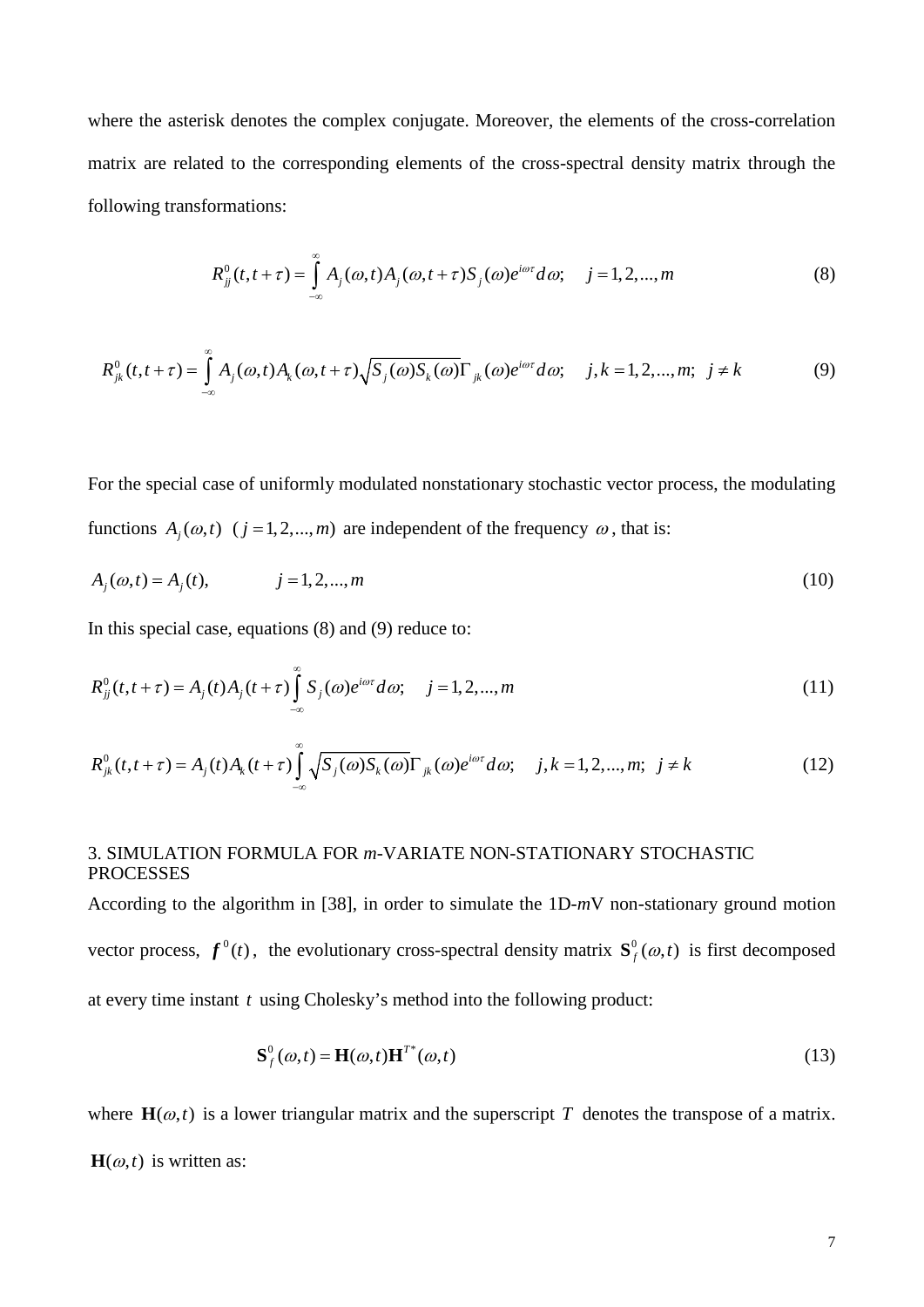$$
\mathbf{H}(\omega,t) = \begin{bmatrix} H_{11}(\omega,t) & 0 & \cdots & 0 \\ H_{21}(\omega,t) & H_{22}(\omega,t) & \cdots & 0 \\ \vdots & \vdots & \ddots & \vdots \\ H_{m1}(\omega,t) & H_{m2}(\omega,t) & \cdots & H_{mm}(\omega,t) \end{bmatrix}.
$$
 (14)

The diagonal elements of  $\mathbf{H}(\omega,t)$  are real and non-negative functions of  $\omega$  satisfying:

$$
H_{jj}(\omega, t) = H_{jj}(-\omega, t), \qquad j = 1, 2, ..., m; \quad \forall t
$$
 (15)

while the off-diagonal elements are generally complex functions of  $\omega$ . Once the cross-spectral density matrix  $S_f^0(\omega, t)$  is decomposed according to equations (13) and (14), the non-stationary ground motion vector process  $f_j^0(t)$ ,  $j = 1, 2, ..., m$  can be simulated by the following series as  $N \rightarrow ∞$ 

$$
f_j(t) = 2\sum_{r=1}^m \sum_{s=1}^N \left| H_{jr}(\omega_s, t) \right| \sqrt{\Delta \omega} \cos \left[ \omega_s t - \vartheta_{jr}(\omega_s, t) + \phi_{rs} \right], \quad j = 1, 2, ..., m \tag{16}
$$

where:

$$
\mathcal{G}_{jk}(\omega, t) = \tan^{-1} \left( \frac{\text{Im} \left[ H_{jk}(\omega, t) \right]}{\text{Re} \left[ H_{jk}(\omega, t) \right]} \right)
$$
(17)

with  $\text{Im}[\cdot]$  and  $\text{Re}[\cdot]$  denoting the imaginary and real part of a complex number, respectively. Note that in eq. (16), superscript "0" is omitted to distinguish the vector process  $f^0(t)$  from its simulation  $f(t)$ . The discretization in the frequency domain is done as follows:

$$
\omega_s = s \Delta \omega,
$$
\n $s = 1, 2, ..., N;$ \n $\Delta \omega = \frac{\omega_c}{N}$ \n(18)

In equation (18),  $\omega_c$  represents an upper cut-off frequency beyond which the elements of the crossspectral density matrix may be assumed to be zero at any time instant  $t$ . Furthermore, the  $\phi_{rs}$  ( $r = 1, 2, \ldots, m$ ;  $s = 1, 2, \ldots, N$ ) are *m* sequences of *N* independent random phase angles distributed uniformly over the interval  $[0, 2\pi]$ .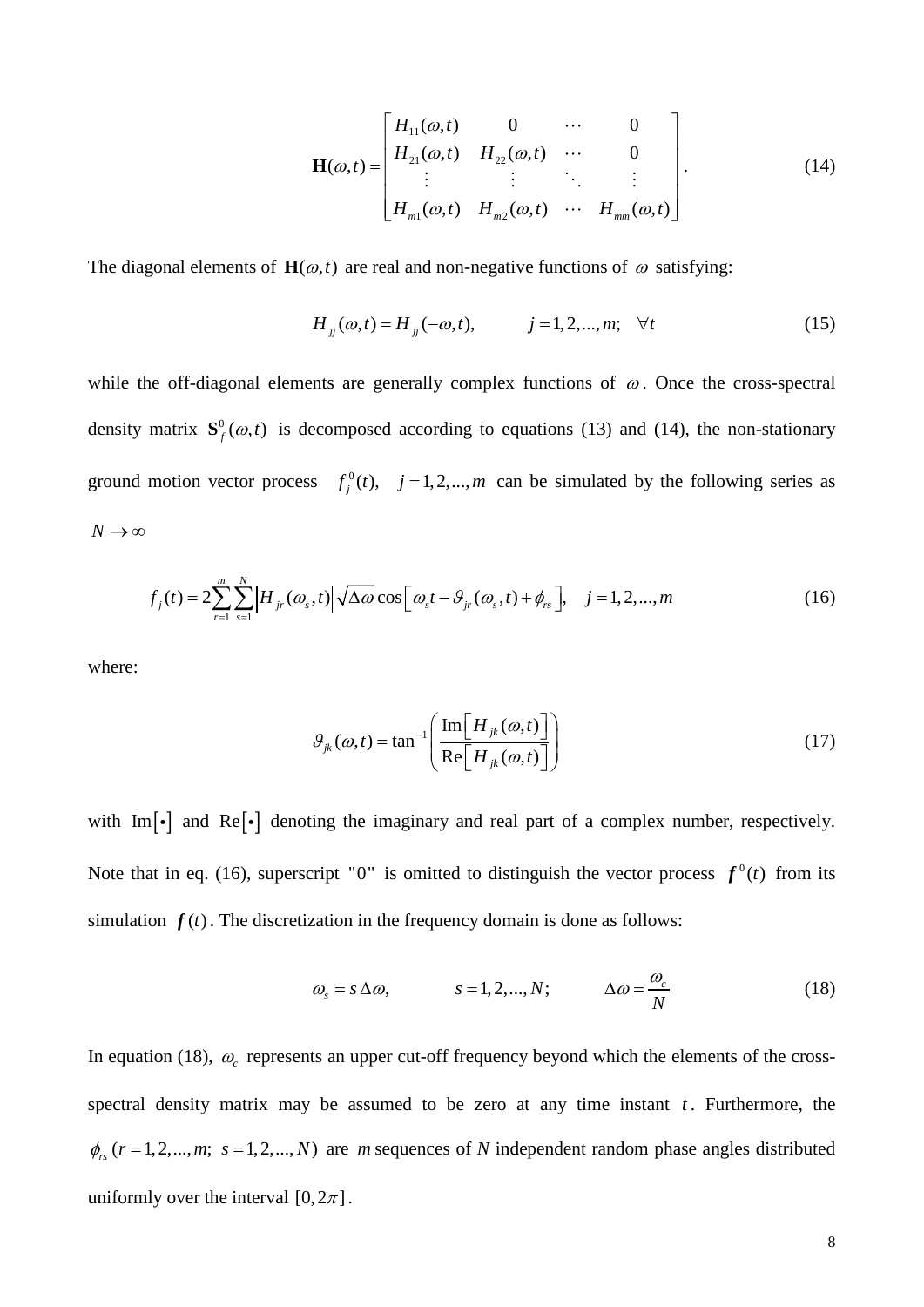# 4. PROPOSED APPROACH FOR GENERATING FULLY NON-STATIONARY SPECTRUM-COMPATIBLE GROUND MOTION VECTOR PROCESSES

The elastic response spectrum approach is the most commonly used method to design structures against seismic action according to various international codes. Alternatively, "appropriate simulated" ground motion time-histories can be used for seismic design applications [46], [47]. For this purpose, the simulated time-histories have to be spectrum-compatible, i.e. the average response spectrum computed using simulated time histories has to match the target response spectrum provided by the code over a fixed frequency range and with a code-specified tolerance. That is:

$$
\left| \frac{RSA^{(j)}(\omega) - RSA^{(f_j)}(\omega)}{RSA^{(j)}(\omega)} \right| \leq \varepsilon , \qquad \forall \omega_l \leq \omega \leq \omega_u \qquad (j = 1,...,m)
$$
\n(19)

where  $RSA^{(j)}(ω)$  is the *j*-th target response spectrum,  $RSA^{(f_j)}(ω)$  is the *j*-th ensemble-averaged response spectrum of the simulated ground motion vector process  $f_j(t)$ ,  $j = 1, 2, \dots, m$  and  $\varepsilon$  is a code-specified tolerance, commonly defined as a constant value (and not a function of frequency). Note that seismic codes impose only the value of the tolerance  $\varepsilon$  and of the bounds  $\omega$ , and  $\omega$ . No specific methodology is suggested to simulate the spectrum-compatible accelerograms (see e.g. [46,47]).

 A spectral representation based approach will be used here for generating fully non-stationary spectrum-compatible ground motion vector processes. It should be mentioned that simulated ground motion time-histories are generally criticized for failing to rigorously describe the physical characteristics of strong ground motion. This is due to the fact that the non-stationary waveforms of the actual seismic time histories are strongly influenced by several factors (such as the seismic source rupture pattern, inhomogeneities in the soil mass, etc.) that are not fully accounted for in the simulation process. To overcome this drawback, the non-stationary as well as the spatial variability features of simulated ground motion should be selected so as to reflect local geological and seismological conditions. This can be achieved by using recorded local accelerograms. The problem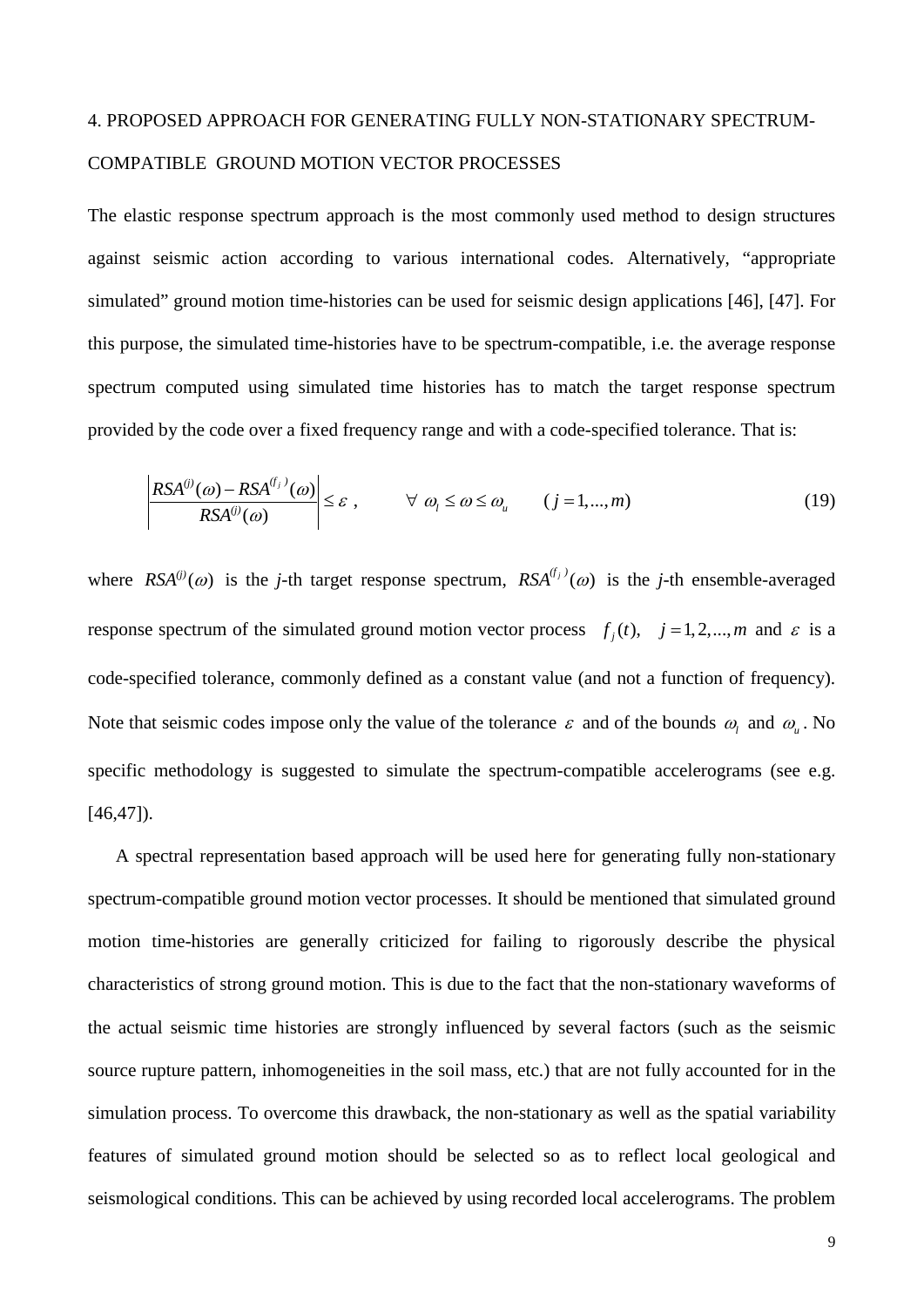is that recorded accelerograms are not in general spectrum-compatible. To address this problem, the main idea of this work is that the non-stationary spectrum-compatible ground motion vector process is given by the superposition of two contributions: the first one is a fully non-stationary vector process  $f_j^L(t)$ ,  $(j = 1,..., m)$  with known non-separable cross-spectral density matrix representative of geological and seismological conditions at the site; while the second one is a quasi-stationary vector process  $f_j^C(t)$ ,  $(j = 1,..., m)$  with unknown cross-spectral density matrix, whose objective is to correct each component of  $f_j^L(t)$ ,  $(j = 1,..., m)$  in order to make them spectrum-compatible. That is:

$$
f_j^{SC}(t) = f_j^L(t) + f_j^C(t), \qquad (j = 1, 2, \dots, m)
$$
 (20)

where superscript "L" stands for "local" (to emphasize that the first term reflects non-stationarity and spatial variability pertinent to the site where the ground motion is modelled); superscript "C" stands for "corrective" (to emphasize that the second term is devoted to adjust the process  $f_j^L(t)$ ,  $(j = 1,...,m)$  to make it spectrum-compatible), and the superscript "SC" stands for "spectrum-compatible" . The non-stationary characteristics of the simulated ground motion vector process – as well as of its spatial variability – are taken into account through a pertinent representation of vector process  $f_j^L(t)$ ,  $(j = 1,..., m)$  that can be pursued using various approaches (see e.g. [38], [40]). The spectrum-compatible condition imposed by the seismic code is satisfied through an appropriate definition of the corrective process  $f_j^C(t)$ ,  $(j = 1,..., m)$  that has to be determined so as to preserve the main features of vector process  $f_j^L(t)$ ,  $(j = 1,..., m)$ .

Accordingly, it is assumed that  $f_j^C(t)$ ,  $(j = 1,..., m)$  is a quasi-stationary process with evolutionary power spectral density for each individual component given by:

$$
S_j^C(\omega, t) = \varphi_j^2(t) S_j^C(\omega), \qquad (j = 1, 2, ..., m)
$$
 (21)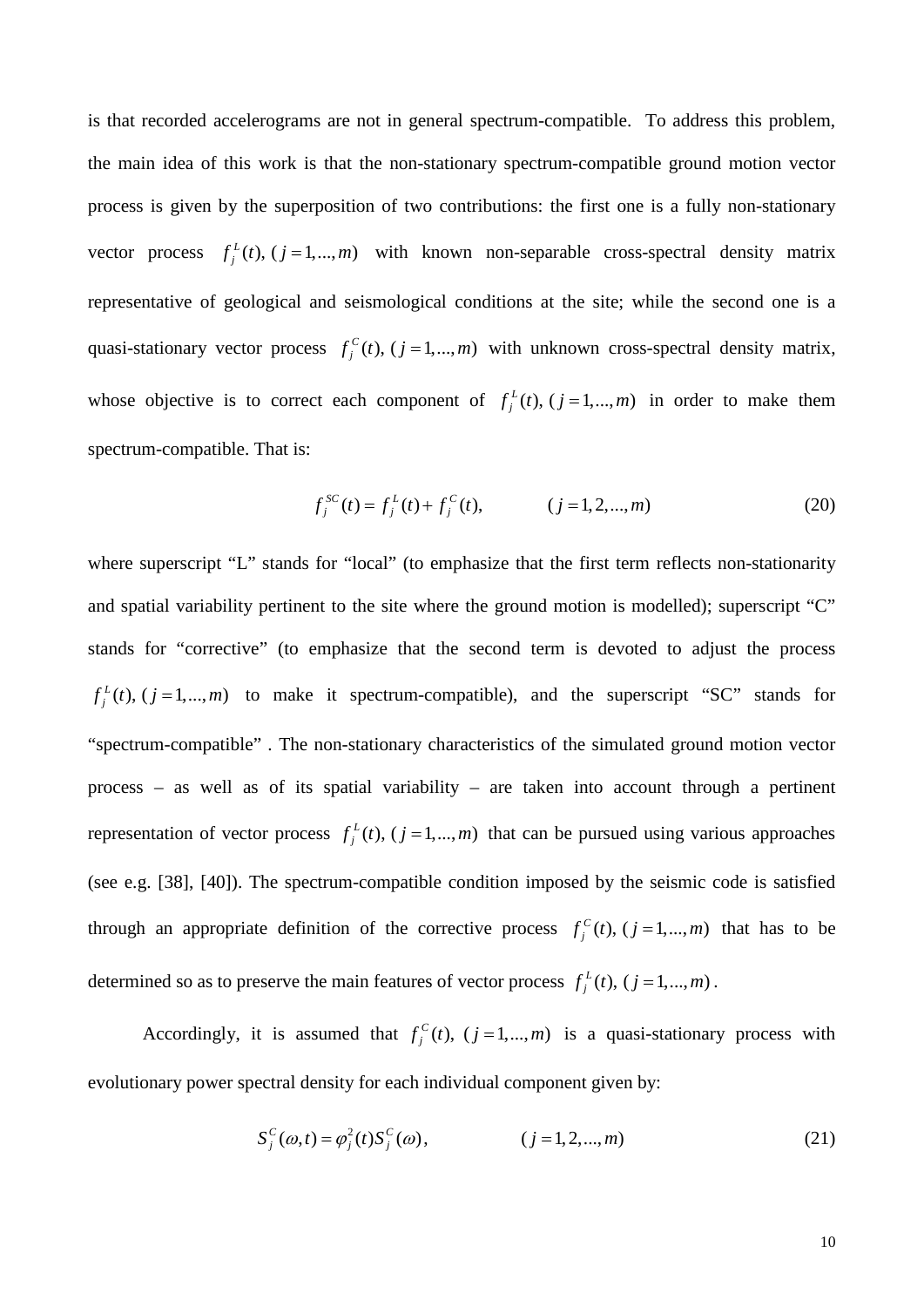where  $\varphi_i(t)$  is the j-th modulating function determined so as to preserve the amplitude time variability of process  $f_j^L(t)$  [45], while  $S_j^C(\omega)$  is the *j*-th (stationary) power spectral density of the corrective process that needs to be determined.

Taking into account now eq. (20), the response spectra  $RSA^{(f_j^{sc})}(\omega)$ ,  $(j = 1,...,m)$  can be approximately determined, in analogy with the "square root of sum of squares" (SRSS) modal combination rule proposed by Rosenblueth [48], by the following equation:

$$
RSA^{(f_j^{SC})}(\omega) = \sqrt{[RSA^{(f_j^{L})}(\omega)]}^2 + [RSA^{(f_j^{C})}(\omega)]^2 \qquad , (j = 1, 2, ..., m)
$$
 (22)

In eq (22)  $RSA^{(f_i^L)}(0)$  and  $RSA^{(f_j^C)}(0)$  are the response spectra of the j-th component of processes  $f_j^L(t)$  and  $f_j^C(t)$ ,  $(j = 1,..., m)$ , respectively. Considering that eq. (20) involves stochastic processes, eq. (22) should be interpreted here in an ensemble average sense. This means that it is an ensemble-averaged  $RSA^{(f_j^{SC})}(\omega)$  that is supposed to match the target response spectra  $RSA^{(j)}(\omega)$ ;  $j = 1, 2, \dots, m$  prescribed by the seismic code.

The basic idea of the paper can now be summarized as follows:  $RSA^{(f_j^C)}(\omega)$  in eq. (22) can be computed as  $RSA^{(f_j^{SC})}(\omega)$  and  $RSA^{(f_j^{LC})}(\omega)$  are known  $(RSA^{(f_j^{SC})}(\omega)$  is supposed to be equal to  $RSA^{(j)}(\omega)$  and  $RSA^{(f_j^L)}(\omega)$  can be estimated as  $f_j^L(t)$  is known). The probabilistic characteristics of  $f_j^C(t)$  can be computed from  $RSA^{(f_j^C)}(0)$ ;  $j = 1, 2, ..., m$ . The aforementioned basic idea is described in some detail in the following. The response spectrum  $RSA^{(f_j^C)}(\omega)$  can be approximately determined through the following first crossing problem [49]:

$$
RSA^{(f_j^C)}(\omega_0) = \omega_0^2 \eta_{U^C}^{(j)}(\omega_0, \zeta_0, \lambda_{0,U^C}^{(j)}(\omega_0), \lambda_{1,U^C}^{(j)}(\omega_0), \lambda_{2,U^C}^{(j)}(\omega_0), T_s, p = 0.5) \sqrt{\lambda_{0,U^C}^{(j)}(\omega_0)}
$$
(23)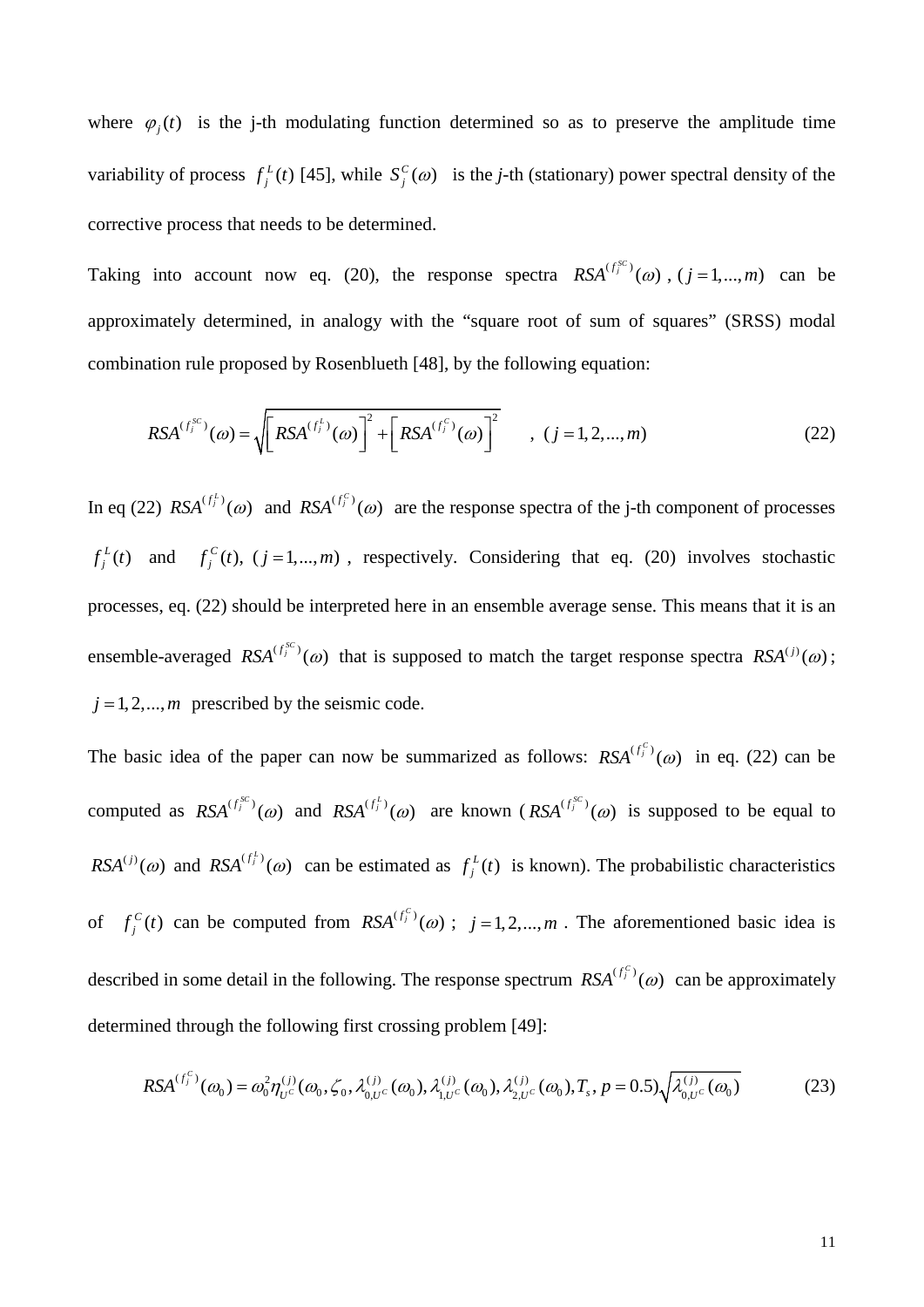where  $\eta_{U^c}^{(j)}$  is the peak factor,  $\zeta_0$  is the damping ratio,  $T_s$  is the duration of the observing window set equal to the strong motion phase of the process  $f_j^L(t)$ , p is the non-exceedance probability, and  $\lambda_{i,U}^{(j)}$  ( $i = 0,1,2$ ) are the response spectral moments defined as:

$$
\lambda_{i,U^{c}}^{(j)}(\omega_{0}) = \int_{0}^{\infty} \omega^{i} |H(\omega_{0}, \omega)|^{2} G_{j}^{C}(\omega) d\omega
$$
\n(24)

where  $\left| H(\omega_0, \omega) \right|^2 = \left( (\omega_0^2 - \omega^2)^2 + 4\zeta_0^2 \omega_0^2 \omega^2 \right)^{-1}$  is the energy transfer function and  $G_j^C(\omega)$  (= 2 $S_j^C(\omega)$ ,  $\omega \ge 0$ ; = 0, elsewhere) is the *j*-th (stationary) one-sided power spectral density of process  $f_j^C(t)$ ,  $(j = 1, 2, ..., m)$ . Note that eq. (23) actually provides the 50% fractile of distribution of maxima that can be assumed coincident with the mean value of the peak values [49]. Equation (23) provides the vehicle for determining the power spectral density of the corrective vector process  $G_i^c(\omega)$ . Specifically, taking into account eqs. (22) and (23) and imposing the equivalency between the ensemble-averaged response spectra  $RSA^{(f_j^{SC})}(\omega)$  and the target response spectra  $RSA^{(j)}(\omega)$  ( $j = 1,...,m$ ), it is straightforward to show after some simple algebra that the following relation holds:

$$
(RSA^{(j)}(\omega_0))^2 - (RSA^{(f_L^{(j)}}(\omega_0))^2 = \omega_0^4 \left(\eta_{U^c}^{(j)}\right)^2 \lambda_{0,U^c}^{(j)} \qquad \forall RSA^{(j)}(\omega_0) > RSA^{(f_L^{(j)}}(\omega_0)
$$
 (25)

The power spectral density of the *j*-th component of the corrective process  $f_j^C(t)$ ,  $(j = 1, 2, ..., m)$ can be determined using the recursive procedure proposed in [45]:

$$
G_j^C(\omega) = 0 \t 0 \le \omega \le \omega_{lc} \t (26)
$$

$$
G_j^C(\omega_i) = \frac{4\zeta_0}{\omega_i \pi - 4\zeta_0 \omega_{i-1}} \left( \frac{\left(RSA^{^{(j)}}(\omega_i, \zeta_0)\right)^2 - \left(RSA^{(f_j^L)}(\omega_i, \zeta_0)\right)^2}{\left(\eta_{U^C}^{(j)}(\omega_i, \zeta_0)\right)^2} - \Delta \omega \sum_{r=1}^{i-1} G_j^C(\omega_r) \right), \quad \omega_{lc} < \omega \le \omega_c
$$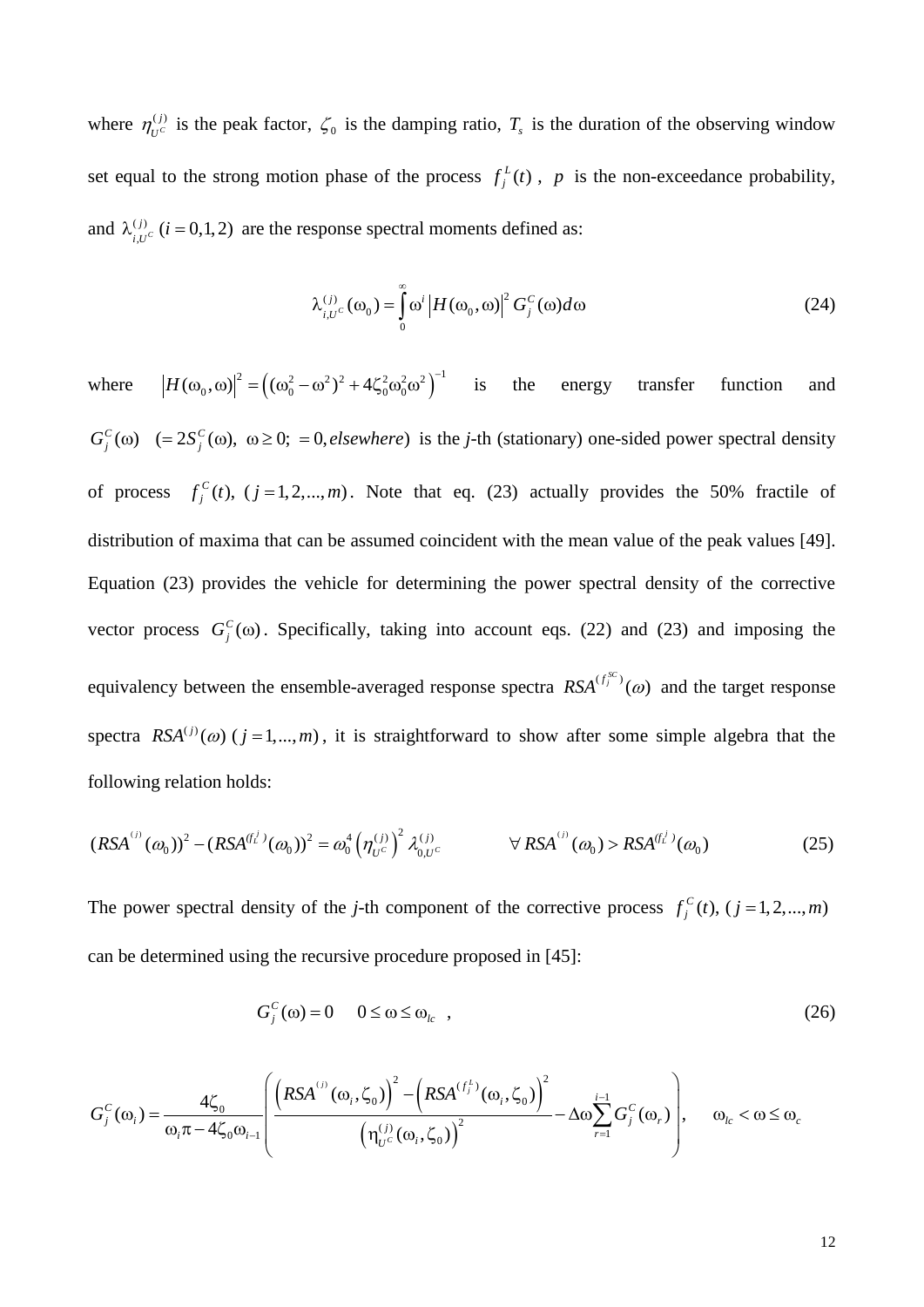where  $\omega_i = \omega_{i} + i \Delta \omega$  and  $\eta_{i} = \omega_{i}$  is set equal to:

$$
\eta_{U^{c}}^{(j)}(\omega_{i}, \zeta_{0}, T_{s}, p = 0.5) = \sqrt{2\ln\left\{2N_{U^{c}}^{(j)}\left[1 - exp\left[-\left(\delta_{U^{c}}^{(j)}\right)^{1.2}\sqrt{\pi\ln\left(2N_{U^{c}}^{(j)}\right)}\right]\right]\right\}}
$$
(28)

with:

$$
N_{U^c}^{(j)} = \frac{T_s}{2\pi} \omega_i \left( -\ln p \right)^{-1}
$$
 (29)

$$
\delta_{U^c}^{(j)} = \left[ 1 - \frac{1}{1 - \zeta_0^2} \left( 1 - \frac{2}{\pi} \arctan \frac{\zeta_0}{\sqrt{1 - \zeta_0^2}} \right)^2 \right]^{1/2}
$$
(30)

 $\overline{1}$ 

approximately determined according to the hypothesis of a barrier outcrossing in clumps and spectral moments determined assuming that the input power spectral density has a smooth shape and  $\zeta_0 \ll 1$ . Moreover,  $\omega_{lc} \approx 1$  rad/s is the lowest bound in the domain of  $\eta_{U^c}$  while  $\omega_c$ represents an upper cut-off frequency beyond which the elements of  $G_j^c(\omega_i)$  may be assumed to be zero. The accuracy of the power spectral density of each individual corrective term can be iteratively improved via the equation:

$$
G_j^C(\omega)\Big|_k = G_j^C(\omega)\Big|_{k-1} \left[ \frac{\left(RSA^{(j)}(\omega,\zeta_0)\right)^2}{\left(RSA^{(f_L^j)}(\omega,\zeta_0)\right)^2 + \left(RSA^{(f_C^j)}(\omega,\zeta_0)\right)^2}\right|_{k-1},
$$
(31)

where  $(RSA^{(f_C^j)}(\omega, \zeta_0))$ *k*  $RSA<sup>(f<sub>c</sub>)</sup>(\omega,\zeta_0)$  represents the response spectrum of the corrective term determined at the k-th iteration. It should be noted that the iterations stop as soon as equation (19) is satisfied.

(27)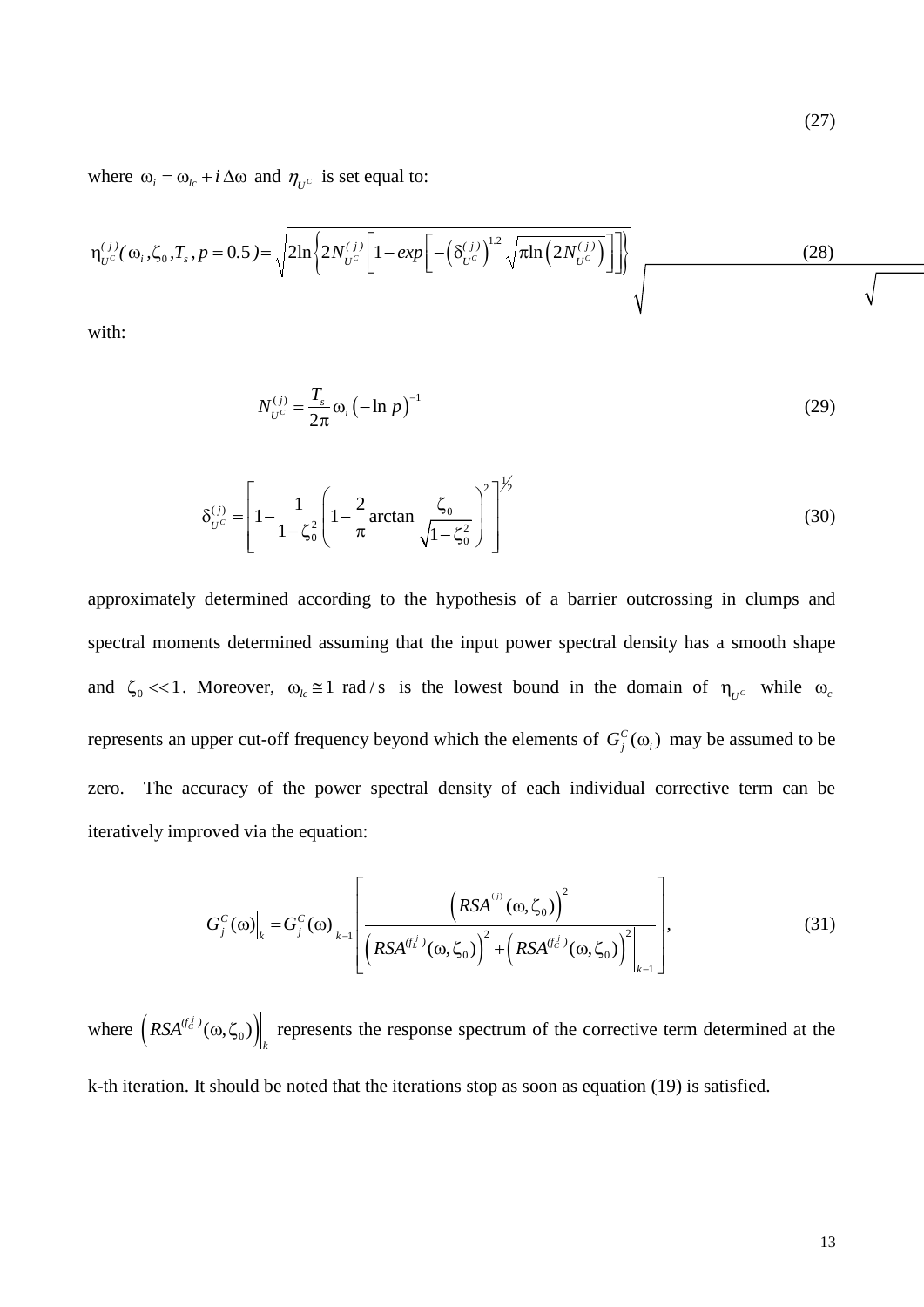After determining the power spectral density function of each corrective term, the elements of the evolutionary spectrum-compatible cross-spectral density matrix  $S_f^{SC}(\omega, t)$  are established as follows:

$$
S_{jj}^{SC}(\omega, t) = S_{jj}^{L}(\omega, t) + S_{j}^{C}(\omega, t),
$$
  
\n
$$
j = 1, 2, ..., m
$$
  
\n
$$
S_{jk}^{SC}(\omega, t) = \sqrt{S_{jj}^{SC}(\omega, t) S_{kk}^{SC}(\omega, t)} \Gamma_{jk}(\omega),
$$
  
\n
$$
j, k = 1, 2, ..., m; \quad j \neq k
$$
\n(32)

Finally, fully non-stationary ground motion time histories that reflect a prescribed coherence function  $\Gamma_{ik}(\omega)$  and are compatible with prescribed response spectra can be generated using the procedure proposed by Deodatis [38] (described in previous sections), using for the evolutionary cross-spectral density matrix  $S_f^0(\omega, t)$ , the computed spectrum-compatible one:  $S_f^{SC}(\omega, t)$ . The proposed methodology is also summarized in flow-chart form in Figure 1.

The methodology proposed in this paper (outlined in Fig. 1) to simulate fully non-stationary ground motion time histories at a number of locations on the ground surface that reflect a prescribed coherence function and are compatible with prescribed response spectra does not require any iterations on the individual generated sample functions. This is probably the most important advantage/innovation of the proposed methodology as Gaussianity and coherence structure of every generated sample vector process are guaranteed. It is known that if iterations are involved with the generation of sample functions, Gaussianity and coherence structure deteriorate (e.g. Deodatis and Micaletti [50]), unless the iterations are random in nature (e.g. Bocchini and Deodatis [51]). However, in the latter case, the computational cost increases drastically.

## 5 NUMERICAL EXAMPLES

In this section, the proposed methodology for generating fully non-stationary and spectrumcompatible ground motion vector processes is demonstrated with a numerical example. For this purpose, consider the configuration of points depicted in Figure 2, representing three different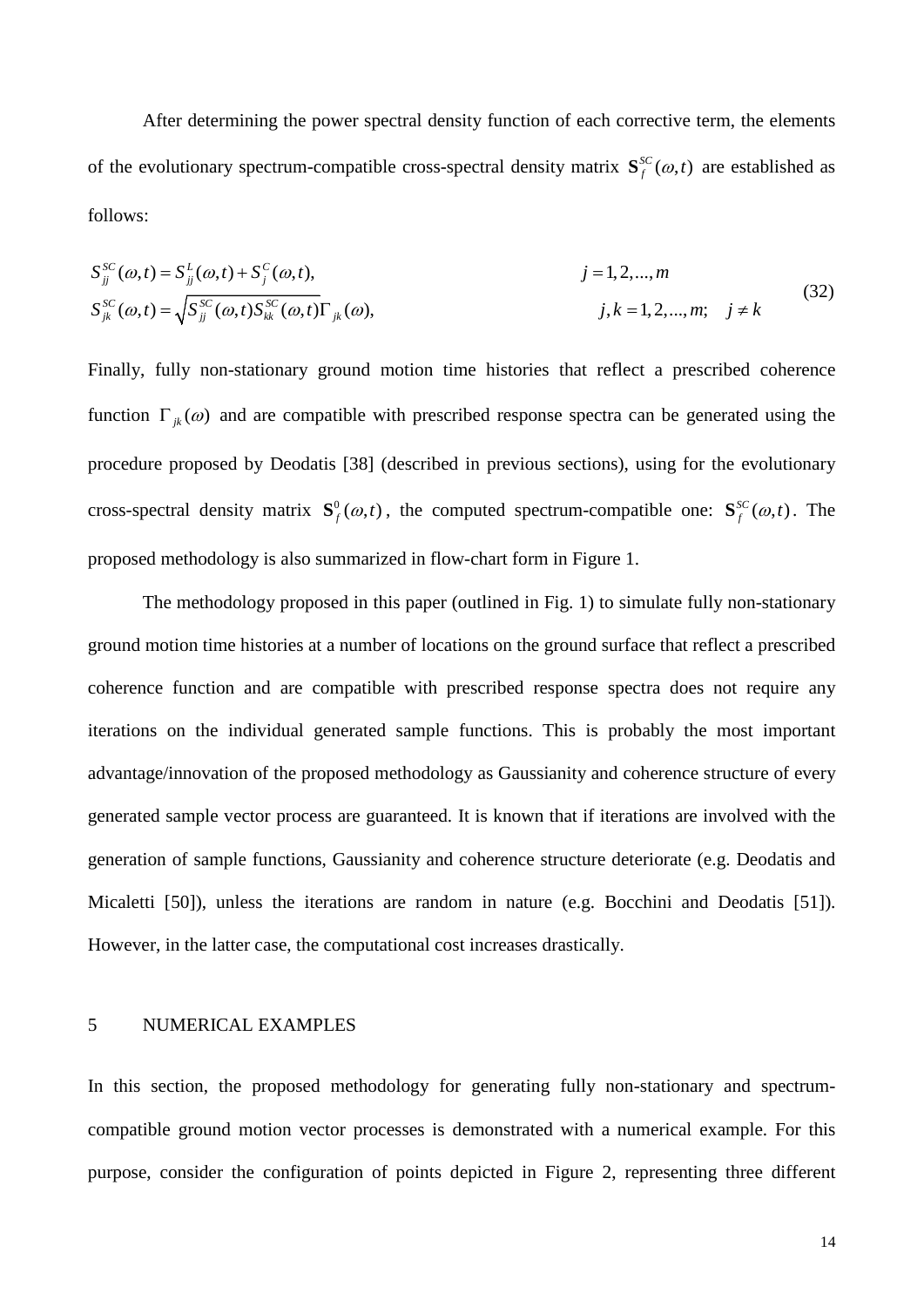locations where fully non-stationary ground motion time histories compatible with three different response spectra defined by Eurocode 8 [47] have to be simulated. Specifically, point 1 corresponds to type A soil (rock or other rock-like geological formation), point 2 corresponds to type B soil (deposits of very dense sand, gravel, or very stiff clay), while point 3 corresponds to type D soil (deposits of loose-to-medium cohesionless soil or of predominantly soft-to-firm cohesive soil).

Furthermore, the maximum ground acceleration  $a<sub>g</sub>$  has been set equal to 0.35*g* for each location. According to the proposed methodology, the 1D-3V (one dimensional, tri-variate), non-stationary, zero-mean, Gaussian stochastic vector process  $f^L(t)$  having evolutionary cross-spectral density matrix:

$$
S^{L}(\omega,t) = \begin{pmatrix} S_{11}^{L}(\omega,t) & S_{12}^{L}(\omega,t) & S_{13}^{L}(\omega,t) \\ S_{21}^{L}(\omega,t) & S_{22}^{L}(\omega,t) & S_{23}^{L}(\omega,t) \\ S_{31}^{L}(\omega,t) & S_{32}^{L}(\omega,t) & S_{33}^{L}(\omega,t) \end{pmatrix}
$$
(33)

has to be defined first. The Clough-Penzien acceleration spectrum is selected to model the nonseparable power spectral density functions  $S_{ij}^L(\omega, t)$ ;  $j = 1, 2, 3$  (all three spectra are assumed to be identical to each other here):

$$
S_{jj}^{L}(\omega,t) = A(t)^{2} S_{0}(t) \frac{\left(1 + 4\zeta_{g}^{2}(t) \left(\frac{\omega}{\omega_{g}(t)}\right)^{2}\right)}{\left(1 - \left(\frac{\omega}{\omega_{g}(t)}\right)^{2}\right)^{2} + 4\zeta_{g}^{2}(t) \left(\frac{\omega}{\omega_{g}(t)}\right)^{2}} \frac{\left(\frac{\omega}{\omega_{f}(t)}\right)^{4}}{\left(1 - \left(\frac{\omega}{\omega_{f}(t)}\right)^{2}\right)^{2} + 4\zeta_{f}^{2}(t) \left(\frac{\omega}{\omega_{f}(t)}\right)^{2}} \qquad (34)
$$

The off-diagonal terms are defined as:

$$
S_{jk}^{L}(\omega,t) = S_{jj}^{L}(\omega,t)\Gamma_{jk}(\omega) = S_{kk}^{L}(\omega,t)\Gamma_{jk}(\omega)
$$
\n(35)

where  $\Gamma_{jk}(\omega) = \gamma_{jk}(\omega) \exp \left[-i\omega \xi_{jk}/v\right]$ ,  $\gamma_{jk}(\omega)$  is the coherence function, and  $\exp \left[-i\omega \xi_{jk}/v\right]$  is the wave propagation term with  $\xi_{jk}$  being the distance between points *j* and *k*, and *v* being the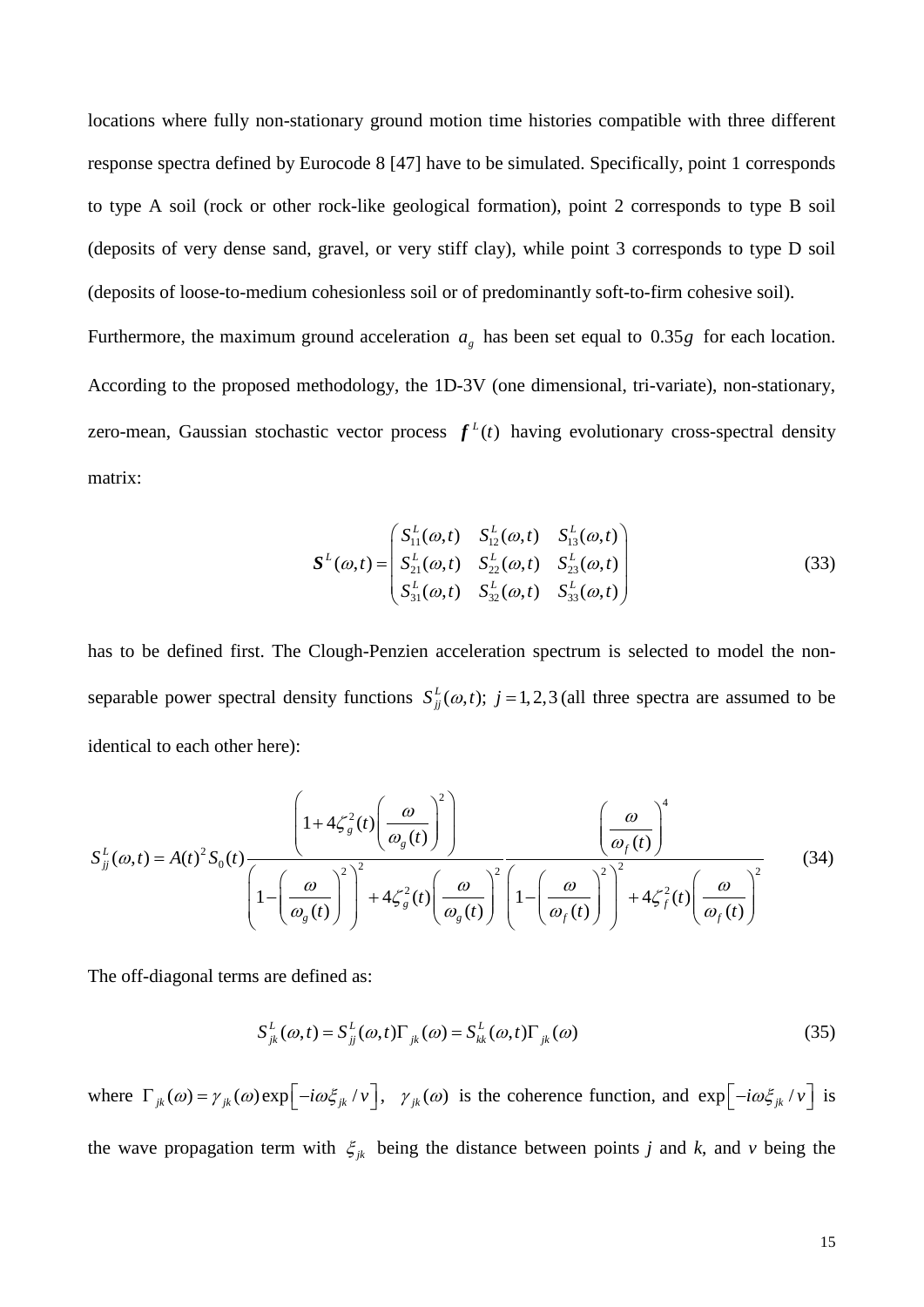apparent velocity of wave propagation. The Harichandran-Vanmarcke [52] model is chosen to model the coherence function:

$$
\gamma_{jk}(\omega) = a \exp\left[-\frac{2\xi_{jk}}{\alpha \theta(\omega)}(1 - a + \alpha a)\right] + (1 - a) \exp\left[-\frac{2\xi_{jk}}{\theta(\omega)}(1 - a + \alpha a)\right]
$$
(36)

The above models for the evolutionary spectra and coherence function have been selected for illustrative purpose only. Alternatively, different models can be used in a straightforward manner. Pertinent parameters used in this numerical example include:

$$
\omega_g(t) = 20 - 7\frac{t}{30}; \ \zeta_g(t) = 0.6 - 0.2\frac{t}{30}; \ \omega_f(t) = 0.1\omega_g(t); \ \zeta_f(t) = \zeta_g(t) \tag{37}
$$

and:

$$
A(t) = a_1 t \exp(-a_2 t); \quad a_1 = 0.68 s^{-1}; \quad a_2 = 1/4 s^{-1}; \tag{38}
$$

Furthermore:

$$
S_0(t) = \frac{\sigma^2}{\pi \omega_g(t) \left(2\zeta_g(t) + \frac{1}{2\zeta_g(t)}\right)}; \quad \sigma = 100 \, \text{cm/s}^2 \tag{39}
$$

In Figures 3 and 4 the evolutionary spectra  $S_{11}(\omega, t) = S_{22}(\omega, t) = S_{33}(\omega, t)$  and the coherence functions  $\gamma_{jk}(\omega)$  ( *j*, *k* = 1, 2, 3; *j*  $\neq$  *k*) are displayed assuming [38]:

$$
a = 0.626;
$$
  $\alpha = 0.022;$   $k = 19,700$  m;  $\Omega = 12.692$  rad/s,  $b = 3.47$  (40)

and:

$$
\theta(\omega) = k \left[ 1 + \left( \frac{\omega}{\Omega} \right)^b \right]^{-1/2} . \tag{41}
$$

Figure 5a compares the target response spectra  $RSA^{(j)}(T)$  ( $j = 1, 2, 3$ ) to the ensemble averaged simulated response spectra  $RSA^{(f_j^L)}(T)$ , as a function of the natural period. In order to minimize the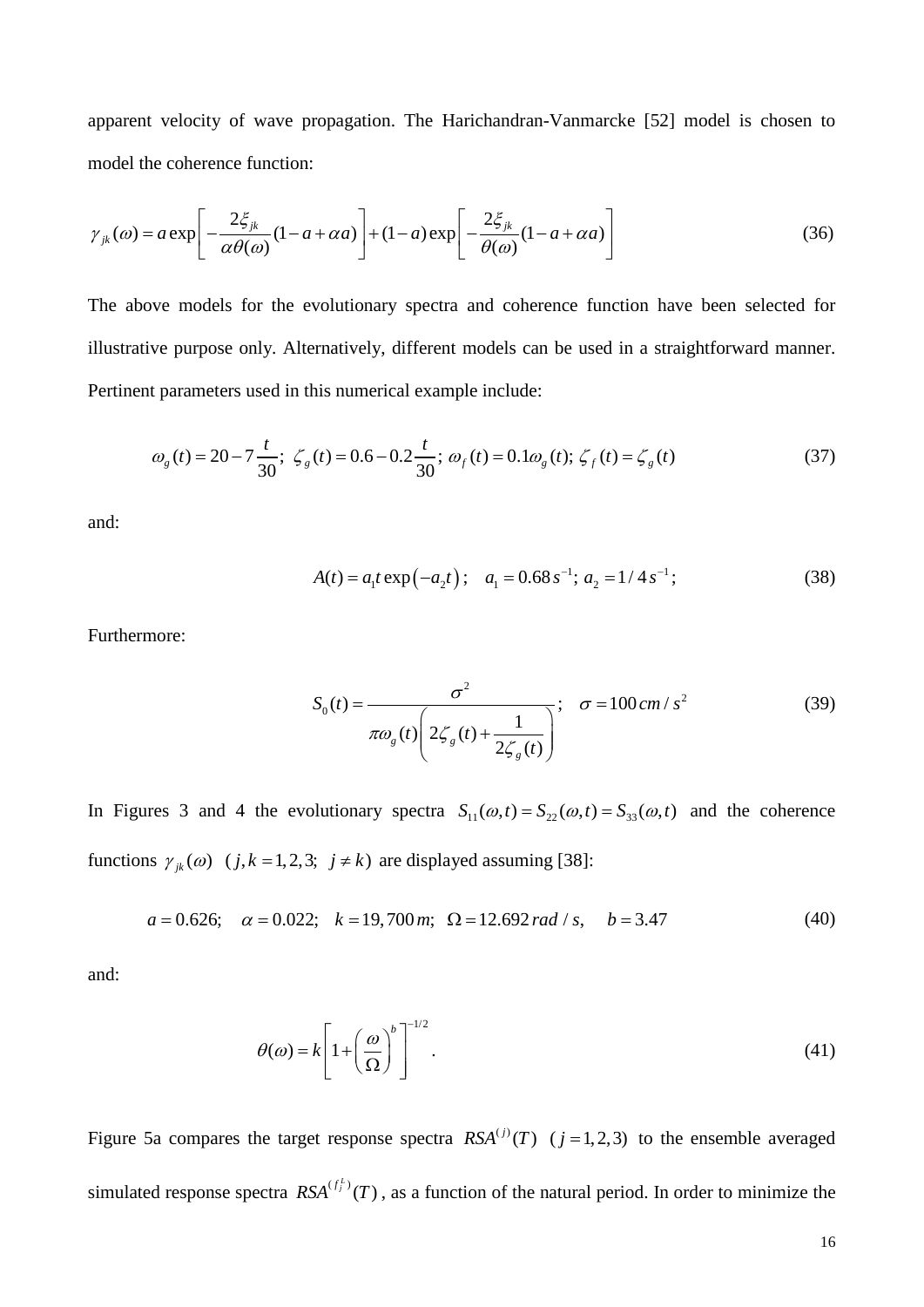influence of the corrective term  $f_j^C(t)$  on the non-stationary characteristics of the corresponding term  $f_j^L(t)$ , each of the  $f_j^L(t)$  terms  $(j=1, 2, 3)$  is scaled so its response spectrum  $RSA^{(f_j^L)}(0)$ matches the corresponding target response spectrum  $RSA^{(j)}( \omega)$  at at least one point and at the same time  $RSA^{(f_i^L)}(\omega) \le RSA^{(j)}(\omega)$  at every frequency. Figure 5b displays the scaled  $RSA^{(f_i^L)}(T)$ together with  $RSA^{(1)}(T)$ , Figure 5c the scaled  $RSA^{(f_2^L)}(T)$  together with  $RSA^{(2)}(T)$ , and Figure 5d the scaled  $RSA^{(f_3)}(T)$  together with  $RSA^{(3)}(T)$ . As indicated in Figures 5b - 5d, the matching can occur at different periods, depending on the shapes of the evolutionary power spectral densities of the local components  $f_j^L(t)$ .

The (stationary) power spectral density functions of the corrective process  $f_j^c(t)$  $(j = 1, 2, 3)$  are determined using eqs. (26) and (27). The Jennings, Housner and Tsai model [53] is selected for the modulating function of the corrective term (refer to eq. (21)):

$$
\varphi(t) = \begin{cases}\n\left(\frac{t}{t_1}\right)^2 & t < t_1 \\
1 & t_1 \le t \le t_2 \\
\exp\left[-\beta\left(t - t_2\right)\right] & t > t_2\n\end{cases}
$$
\n(42)

whose parameters  $t_1$  and  $t_2$  are determined so as to preserve the strong motion segment of the process  $f<sup>L</sup>(t)$  via the so-called Husid function (see e.g. [45]) herein extended to stochastic processes:

$$
E_L^{(j)}(t) = \frac{\int_{0}^{t} \int_{0}^{\infty} S_{jj}^L(\omega, t) d\omega dt}{\int_{0}^{t} \int_{0}^{\infty} S_{jj}^L(\omega, t) d\omega dt}; \qquad \qquad 0 \le E_L^{(j)}(t) \le 1; \quad (j = 1, 2, 3)
$$
 (43)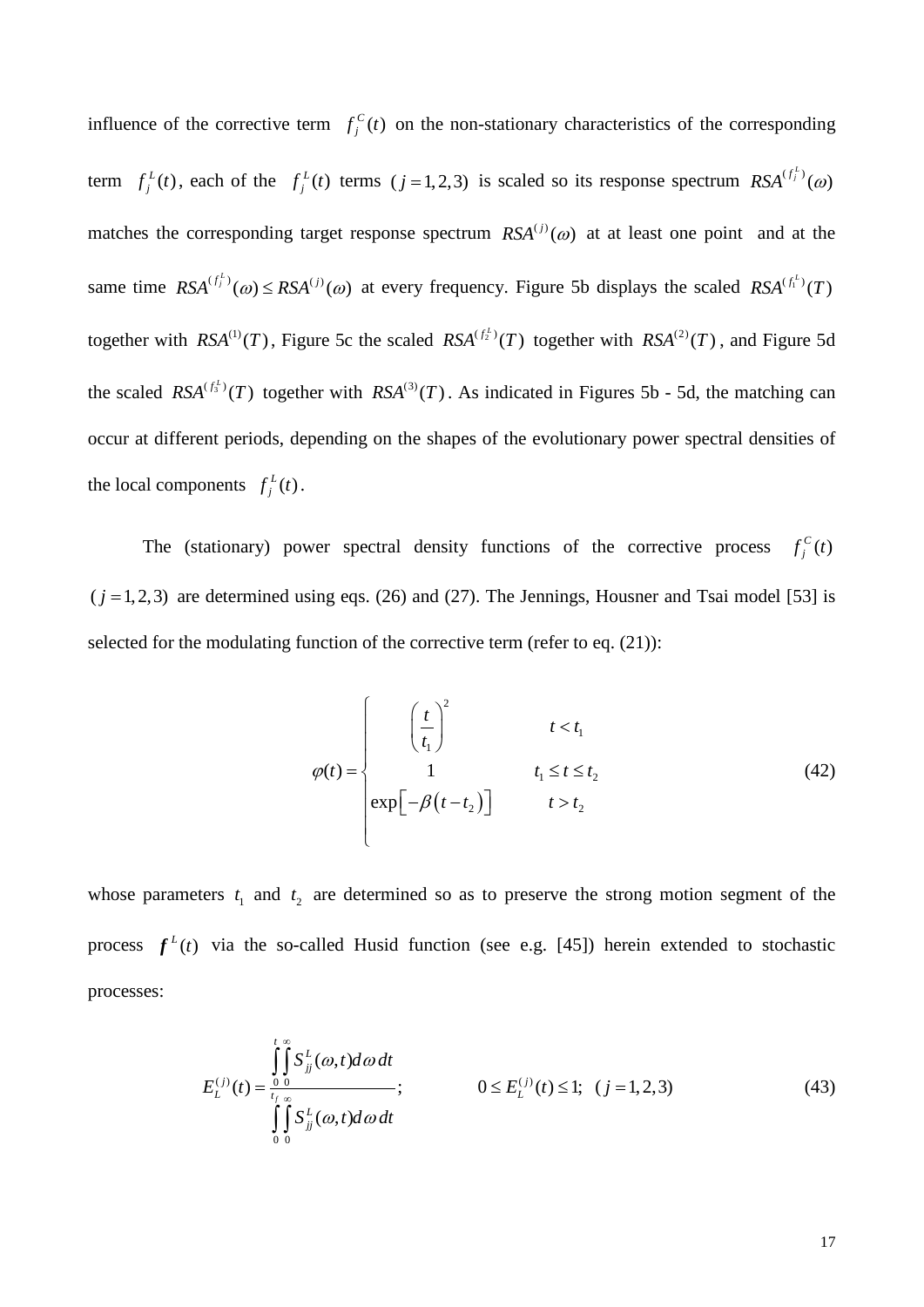with  $t_f$  being the duration of the process. Following eq. (43),  $t_1 = 1.65 s$  and  $t_2 = 12.7 s$  are the time instants for which function  $E_L^{(1)}(t) = E_L^{(2)}(t) = E_L^{(3)}(t)$  assumes the values of 0.05 and 0.95 respectively. Parameter  $\beta$  is set equal to 0.1734 *s*<sup>-1</sup>. It follows that  $T_s = t_2 - t_1 = 11.05 s$  satisfies the limit imposed by the code ( $T_s \ge 10 s$ ) [47].

The evolutionary and spectrum-compatible cross-spectral density matrix is then evaluated using equation (32). Its diagonal elements, along with the scaled  $S_{ij}^L(\omega, t)$  and  $S_j^C(\omega, t)$ ;  $j = 1, 2, 3$ , are plotted in Figure 6. Then, fully non-stationary spectrum-compatible earthquakes are generated using eq. (16). A typical sample for each component is provided in Figure 7. A comparison of the ensemble-averaged simulated response spectra (using 100 samples) with the target ones confirms the effectiveness of the proposed methodology (Figure 8). Figure 9 compares the ensembleaveraged coherence functions obtained from 10,000 simulated sample functions with the prescribed ones defined in equation (36), indicating an excellent agreement (the estimation of the coherence function from sample time histories is notoriously difficult (e.g. Zerva 2009) and consequently a much larger number of sample functions is used when compared to the estimation of the response spectra). Finally, Figure 10 plots on normal probability paper the empirical probability distribution functions of generated sample functions at time instant  $t = 5s$  using 10,000 samples. The agreement with the Gaussian distribution is excellent (10,000 samples are considered roughly necessary to estimate the probability distribution reasonably well).

### 6 CONCLUDING REMARKS

In this paper, a spectral-representation-based methodology has been proposed for generating sample functions of fully non-stationary and spectrum-compatible ground motion time histories at a number of locations on the ground surface that reflect prescribed coherence functions. The basic idea of the methodology considers that the stochastic vector process modelling ground motion is constructed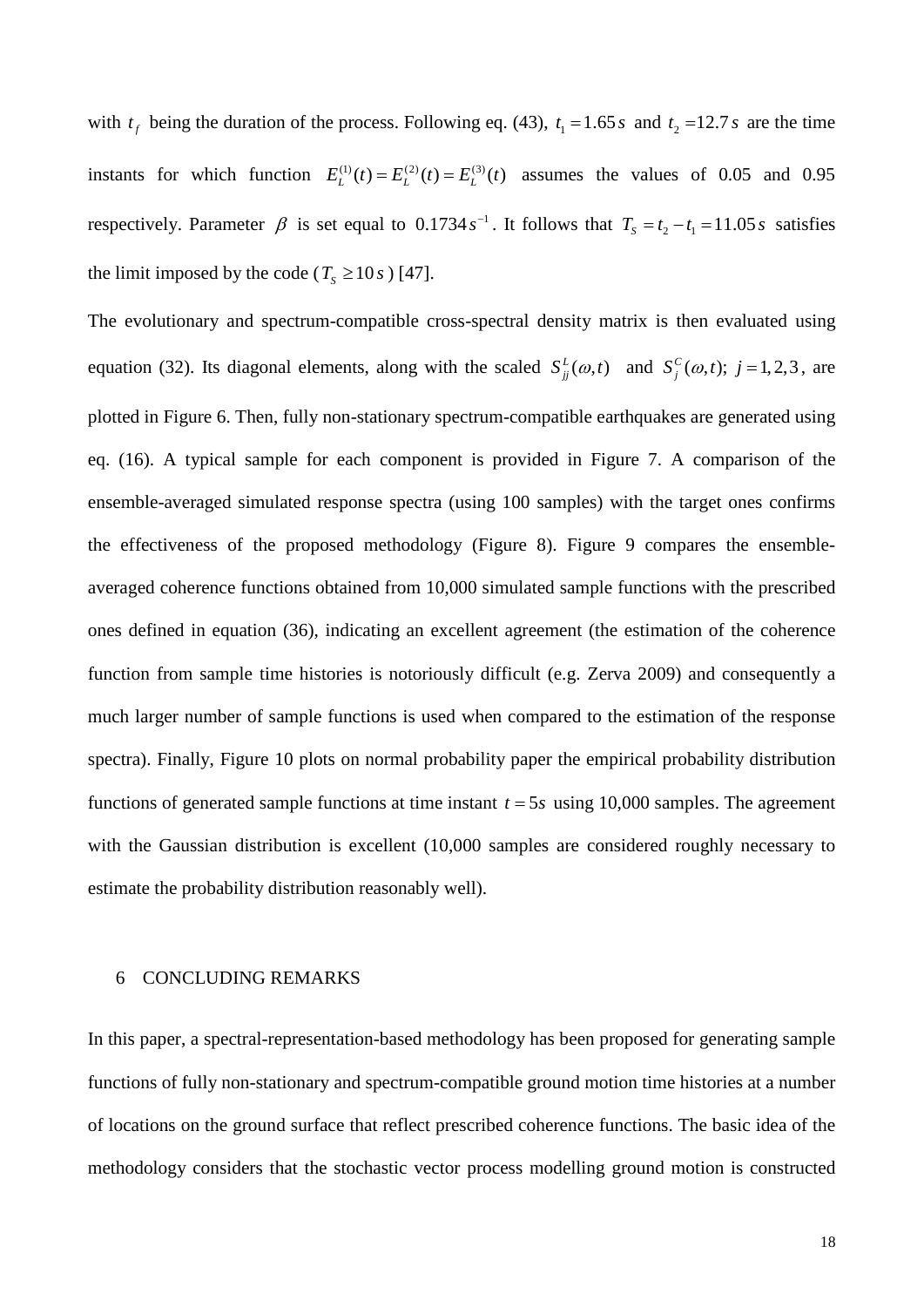by the superposition of two components: the first is an evolutionary non-stationary stochastic vector process with amplitude and frequency modulation, representative of local geological and seismological conditions. The second one is a corrective term modelled by a quasi-stationary stochastic vector process (a non stationary process with only amplitude modulation) that adjusts the response spectra of the overall vector process to make them response spectrum-compatible. The proposed methodology is not requiring any iteration on the individual generated sample functions, thus preserving the Gaussianity and coherence structure of every generated sample vector process. The methodology has also the advantage of providing the fully non-stationary and spectrumcompatible cross spectral density matrix of the ground motion time histories that can be used for reliability studies in an analytic stochastic fashion.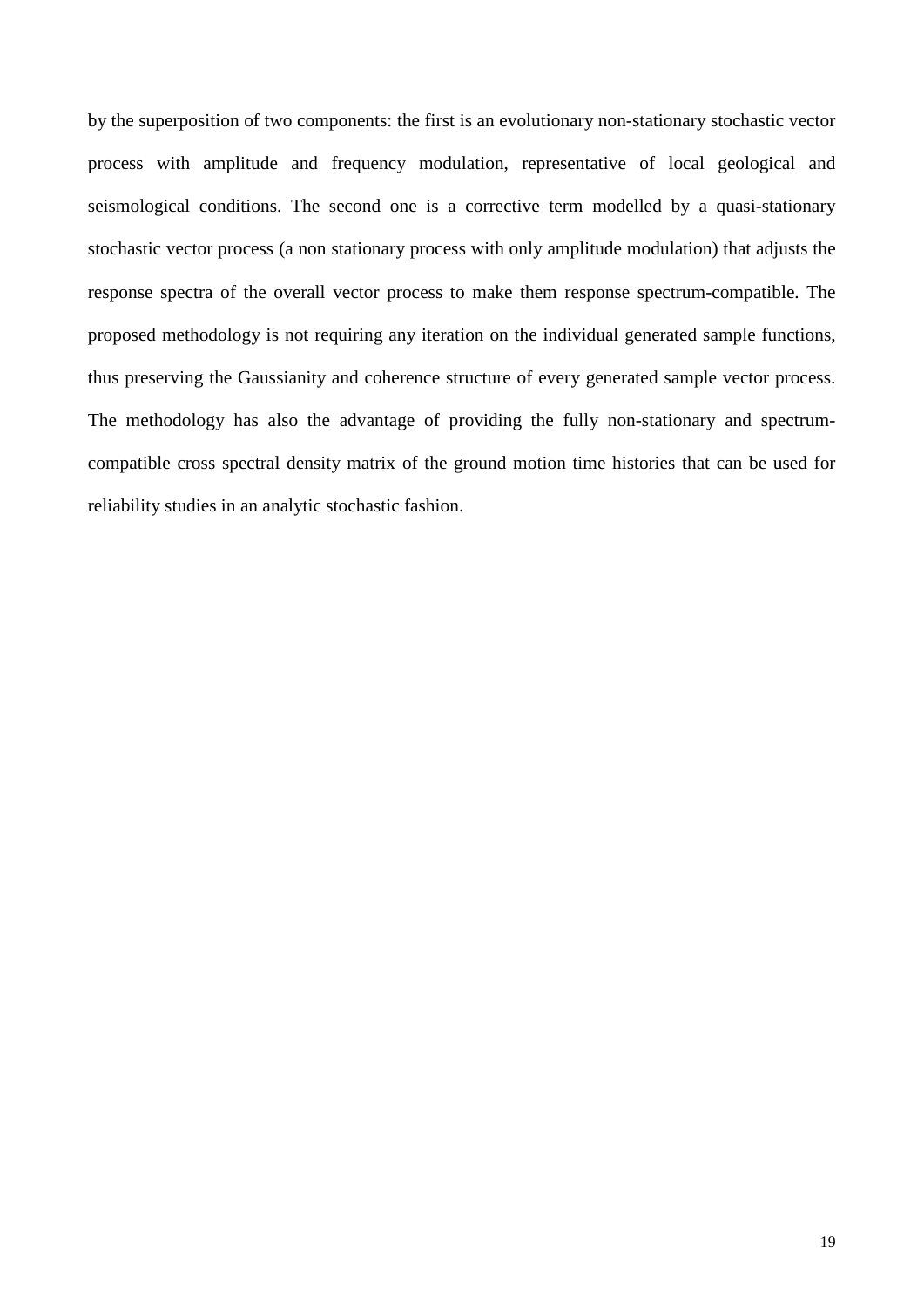## REFERENCES

[1] Hao, H. and Duan, X. N. (1995). Seismic response of asymmetric structures to multiple ground motions. *Journal of Structural Engineering*, ASCE, 121(11), 1557–1564.

[2] Hao, H. (1997). Torsional response of building structures to spatial random ground excitations. *Engineering Structures*, 19(2), 105–112.

[3] Herdia-Zavoni, E. and Barranco, F. (1996). Torsion in symmetric structures due to groundmotion spatial variation. *Journal of Engineering Mechanics*, ASCE, 122(9), 834–843.

[4] Hahn, G. D. and Liu, X. (1994). Torsional response of unsymmetric buildings to incoherent ground motions. *Journal of Structural Engineering*, ASCE, 120(4), 1158–1181.

[5] Zerva, A. (1990). Response of multi-span beams to spatially incoherent seismic ground motions, Earthquake Engineering and Structural Dynamics, 19, 819-832.

[6] Zerva, A. (1991). Effect of spatial variability and propagation of seismic ground motions on the response of multiply supported structures. *Probabilistic Engineering Mechanics*, 7, 217–226.

[7] Abrahamson, N. A. (1993). Spatial variation of multiple support inputs. Proceedings, 1st U. S. Seminar on Seismic Evaluation and Retrofit of Steel Bridges, Department of Civil Engineering and California Department of Trans-portation, University of California at Berkeley, San Francisco, California.

[8] Harichandran, R. S., Hawwari, A. and Sweidan, B. (1996). Response of long-span bridges to spatially varying ground motion. *Journal of Structural Engineering*, ASCE, 122(5), 476–484.

[9] Hao, H. (1993). Arch responses to correlated multiple excitations. *Earthquake Engineering and Structural Dynamics*, 22(5), 389–404.

[10] Hao, H. (1994). Ground-motion spatial variation effects on circular arch responses. *Journal of Engineering Mechanics*, ASCE, 120(11), 2326.

[11] Chen MT and Harichandran, R. S, (2001) Response of an earth dam to spatially varying earthquake ground motion, *Journal of Engineering Mechanics*, 127(9), 932-939

[12] Luco, J. E. and Mita, A. (1987). Response of circular foundation to spatially varying random ground motion. *Journal of Engineering Mechanics*, ASCE, 113(1), 1–15.

[13] Luco, J. E. and Wong, H. L. (1986). Response of a rigid foundation to a spatially random ground motion. *Earthquake Engineering and Structural Dynamics*, 14, 891–908.

[14] Soliman H. O. Datta T. K., (1996) Response of overground pipelines to random ground motion *Engineering Structures*, 18,(7), 537-545.

[15] Zerva A. (1993). Pipeline response to directionally and spatially correlated seismic ground motions, *Journal of Pressure Vessel Technology*, ASME, 115, 53-58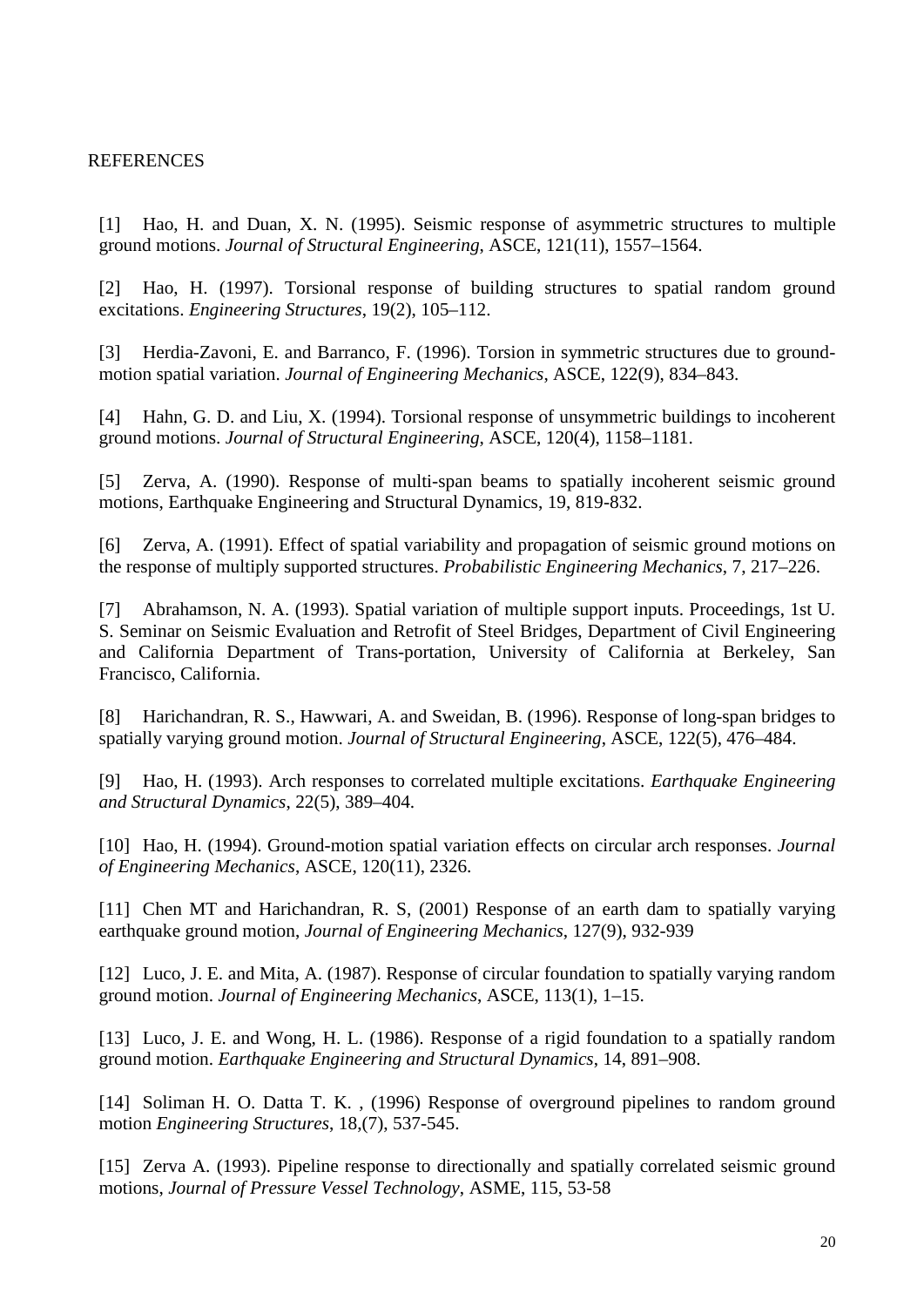[16] Ghobarah, A., Aziz, T. S. and El-Attar, M. (1996). Response of transmission lines to multiple support excitation. *Engineering Structures*, 18(12), 936–946.

[17] Abrahamson, N. A. (2007), Hard-rock coherency functions based on the Pinyon Flat array data" Draft report to EPRI, Electric Power Research Institute, Palo Alto, CA.

[18] Zerva A. (2009), *Spatial variation of seismic ground motions: modelling and engineering applications*, CRC Press, Taylor & Francis Group.

[19] Berrah, M. K. and Kausel, E. (1993). A modal combination rule for spatially varying seismic motions. *Earthquake Engineering and Structural Dynamics*, 22(9), 791–800.

[20] Zembaty, Z. and Krenk, S. (1994). Spatial seismic excitations and response spectra. *Journal of Engineering Mechanics*, ASCE, 119(12), 2449–2460.

[21] Allam SM. and Datta TK (2002) Response Spectrum Analysis of Suspension Bridges for Random Ground Motion, *Journal of Bridge Engineering*, 7(6), 325-337.

[22] Der Kiureghian, A. and Neuenhofer, A. (1992). Response spectrum method for multisupport seismic excitations. *Earthquake Engineering and Structural Dynamics*, 21(8), 713–740.

[23] Heredia-Zavoni, E. and Vanmarcke, E. H. (1994). Seismic random-vibration analysis of multisupport-structural systems. *Journal of Engineering Mechanics*, ASCE, 120(5), 1107–.1127

[24] Shinozuka M. (1971), Simulation of multivariate and multidimensional random processes. *Journal of Acoustic Society of America*;49:357–67.

[25] Mignolet M. P. & Spanos P.-T. D. (1987), Recursive simulation of stationary multi-variate random processes. Part I. *J. Appl. Mech*., 54 674-80.

[26] Mignolet M. P. & Spanos, P.-T. D., (1987) Recursive simulation of stationary multi-variate random processes. Part II. *J. Appl. Mech*., 54 681-7.

[27] Shinozuka, M. and Deodatis, G. (1988), Stochastic process models of earthquake ground motion. *Journal of Probabilistic Engineering Mechanics*, 3(3) 114-123.

[28] Zerva, A. (1992) Seismic ground motion simulations from a class of spatial variability models, *Earthquake Engineering and Structural Dynamics*, 7, 217-226

[29] Ramadan O. and Novak M. (1993). Simulation of spatially incoherent random ground motion. *Journal of Eng-neering Mechanics*, ASCE, 119(5), 997–1016.

[30] Vanmarcke E., Heredia-Zavoni E. and Fenton, G. A. (1993). Conditional simulation of spatially correlated earthquake ground motion. *Journal of Engineering Mechanics*, ASCE, 119(11), 2333–2352.

[31] Ramadan O. and Novak M. (1994). Simulation of multidimensional, anisotropic ground motions*. Journal of Engineering Mechanics*, ASCE, 120(8), 1773–1785.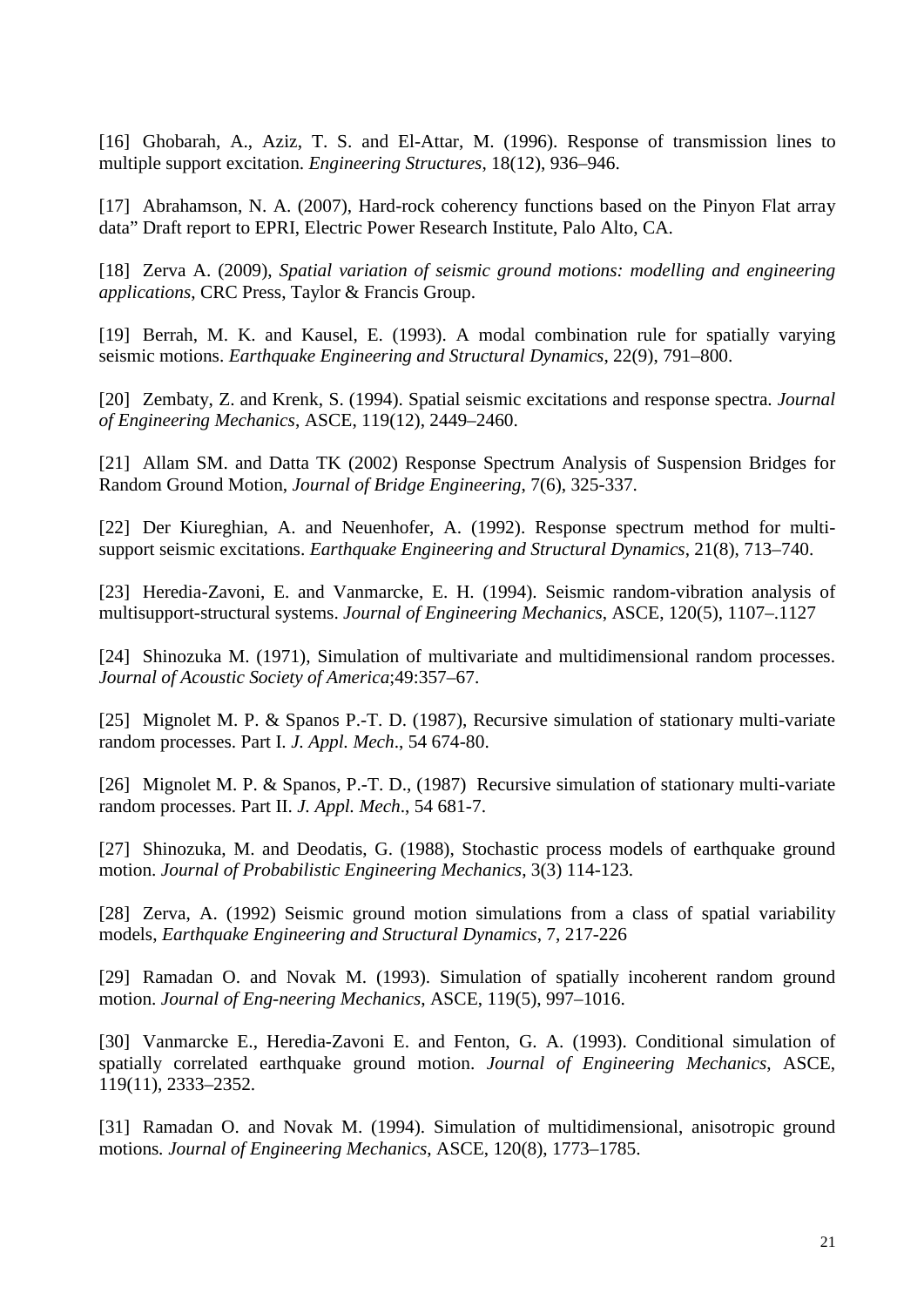[32] Li Y. and Kareem A. (1993), Simulation of multi-variate random processes: hybrid DFT and digital filtering approach. *J. Engng Mech*., ASCE, 119 1078-98.

[33] Deodatis G. (1996), Simulation of ergodic multi-variate stochastic processes. *J. Engng Mech*., ASCE, 122, 778-787.

[34] Di Paola M. and Zingales M (2003). Stochastic seismic analysis of hydrodynamic pressure in dam reservoir systems *Earthquake Engineering & Structural Dynamics* 32 (1): 165-172.

[35] Shama AA. (2007), Simplified procedure for simulating spatially correlated earthquake ground motions, *Engineering Structures*, 2,9 248–258.

[36] Zentner, I., (2007) Simulation of spatially incoherent, non stationary seismic free field motion and its impact on response in SSI analysis, ECCOMAS Thematic Conference on Computational Methods in Structural Dynamics and Earthquake Engineering, 13-16 June 2007.

[37] Zerva A and Shinozuka M. (1991), Stochastic differential ground motion, *Structural Safety*, 10, 129-143.

[38] Deodatis G (1996), Non-stationary stochastic vector processes: seismic ground motion applications", *Probabilistic Engineering Mechanics,* 11, 149-168

[39] Hao H., Oliveira C. S. and Penzien J. (1989), Multiple-station ground motion processing and simulation based on SMART-1 array data. *Nuclear Engng and Design*, 111, 293-310.

[40] Yeh C.H. and Wen Y.K. (1990) Modeling of non-stationary ground motion and analysis of inelastic structural response. *Structural Safety* ; 8(1-4): 281-298.

[41] Wang J, Fan L, Qian S. and Zhou J (2002) Simulations of non-stationary frequency content and its importance to seismic assessment of structures, *Earthquake Engineering and Structural Dynamics*; 31: 993-1005.

[42] Spanos PD, Giaralis A, Politis NP (2007), Time-frequency representation of earthquake accelerograms and inelastic structural response records using the adaptive chirplet decomposition and empirical mode decomposition. *Soil Dynamics and Earthquake Engineering* 27 (7): 675-689.

[43] Priestley, M.B.: (1981) *Spectral Analysis and Time Series*. Academic Press.

[44] Sarkar, K. and V.K. Gupta (2005). Wavelet-based simulation of Spatially Correlated and [Spectrum-Compatible Accelerograms, Proc. National Symposium on Structural Dynamics,](http://home.iitk.ac.in/~vinaykg/pap62.pdf)  [Random Vibrations & Earthquake Engineering \(NSSD-2005\), Department of Civil Engineering,](http://home.iitk.ac.in/~vinaykg/pap62.pdf)  [Indian Institute of Science, Bangalore, 69-78.](http://home.iitk.ac.in/~vinaykg/pap62.pdf)

[45] Cacciola, P. (2010). A stochastic approach for generating spectrum compatible fully [nonstationary earthquakes](http://eprints.brighton.ac.uk/7202/) , *Computers and Structures*, 88 (15-16). pp. 889-901.

[46] International Conference of Building Officials, Uniform Building Code, Vol. 2, 1997

[47] European Committee For Standardization (2003), Eurocode 8: Design of structures for earthquake resistance -Part 1: General rules, seismic actions and rules for buildings, Brussels, Belgium.

[48] Rosenblueth, E. (1951). A basis for aseismic design. PhD thesis, Univ. of Illinois, Urbana, Ill.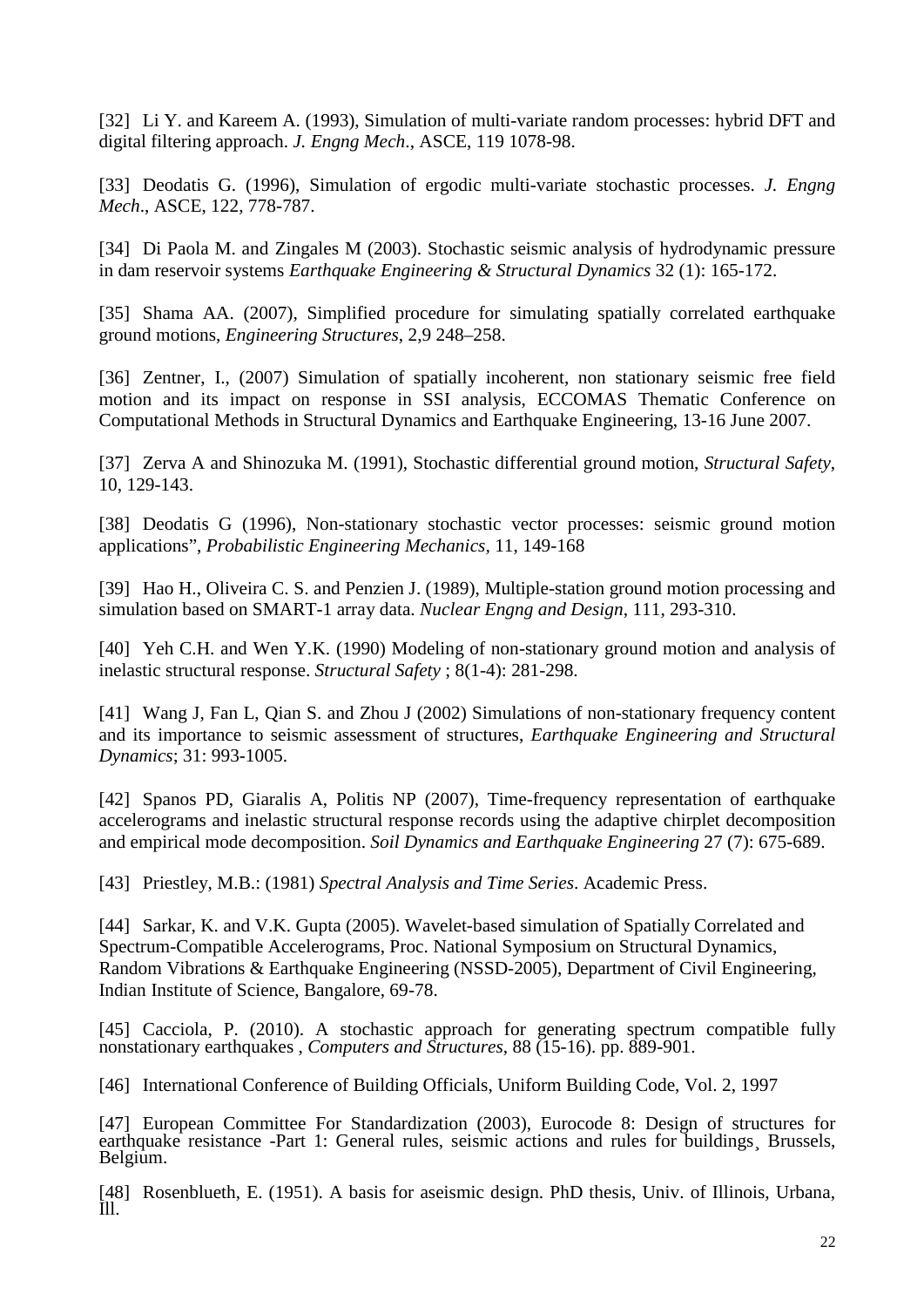[49] Vanmarcke EH, Gasparini DA. (1977) Simulated earthquake ground motions. Proc. 4th Int. Conf. on Smirt, K1/9, San Francisco1977.

[50] Deodatis G. and Micaletti R.C., (2001) Simulation of highly skewed non-Gaussian stochastic processes, *Journal of Engineering Mechanics* (ASCE) 127 (12), 1284–1295.

[51] Bocchini P. and Deodatis G., (2008), Critical review and latest developments of a class of simulation algorithms for strongly non-Gaussian random fields, *Probabilistic Engineering Mechanics* 23, 393–407.

[52] Harichandran, RS and Vanmarke EH, (1986), Stochastic variation of earthquake ground motion in space and time, *J. Engng Mech*, ASCE, 112, 154-74.

[53] Jennings, P.C., Housner, G.W., Tsai C. (1969) Simulated earthquake motions for design purpose. Proc. 4th World Conference Earth. Eng. Santiago, vol. A-1: 145-160.